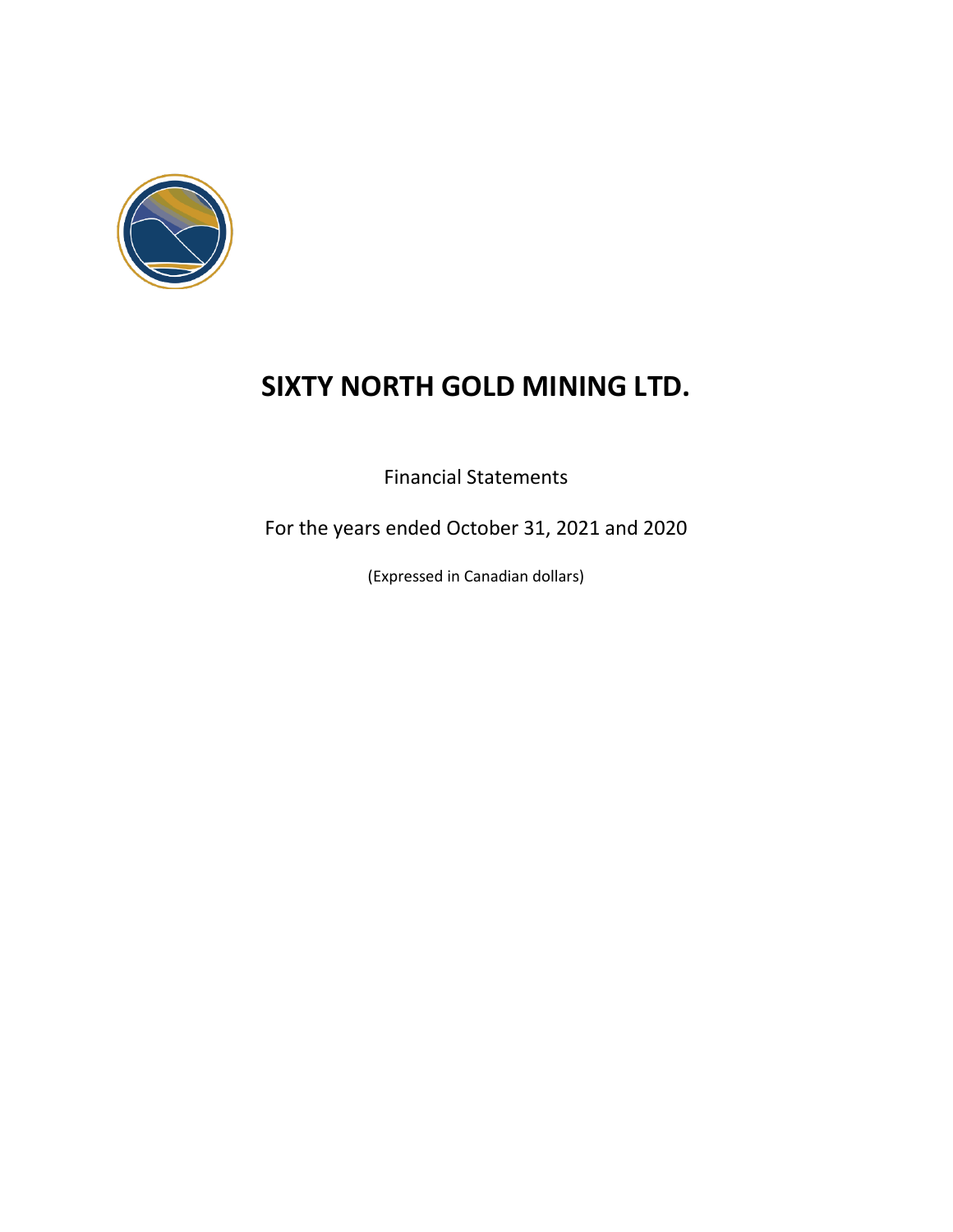

17th floor, 1030 West Georgia St., Vancouver, BC, Canada V6E 2Y3 Tel: 604.714.3600 Fax: 604.714.3669 Web: manningelliott.com

#### **INDEPENDENT AUDITORS' REPORT**

To the Shareholders and Directors of Sixty North Gold Mining Ltd.

#### **Opinion**

We have audited the financial statements of Sixty North Gold Mining Ltd. ('the Company") which comprise the statements of financial position as at October 31, 2021 and 2020, and the statements of comprehensive loss, changes in equity and cash flows for the years then ended, and the related notes comprising a summary of significant accounting policies and other explanatory information.

In our opinion, the accompanying financial statements present fairly, in all material respects, the financial position of the Company as at October 31, 2021 and 2020, and its financial performance and its cash flows for the years then ended in accordance with International Financial Reporting Standards as issued by the International Accounting Standards Board.

#### **Basis for Opinion**

We conducted our audits in accordance with Canadian generally accepted auditing standards. Our responsibilities under those standards are further described in the *Auditors' Responsibilities for the Audit of the Financial Statements* section of our report. We are independent of the Company in accordance with the ethical requirements that are relevant to our audits of the financial statements in Canada, and we have fulfilled our other ethical responsibilities in accordance with these requirements. We believe that the audit evidence we have obtained is sufficient and appropriate to provide a basis for our opinion.

#### **Emphasis of Matter - Material Uncertainty Related to Going Concern**

We draw attention to Note 1 of the accompanying financial statements, which indicates that a material uncertainty exists that may cast significant doubt on the Company's ability to continue as a going concern. Our opinion is not modified in respect of this matter.

#### **Other Information**

Management is responsible for the other information, which comprises the information included in the Company's Management Discussion & Analysis to be filed with the relevant Canadian securities commissions.

Our opinion on the financial statements does not cover the other information and we do not express any form of assurance conclusion thereon.

In connection with our audit of the financial statements, our responsibility is to read the other information identified above and, in doing so, consider whether the other information is materially inconsistent with the financial statements or our knowledge obtained in the audit or otherwise appears to be materially misstated.

If, based on the work we have performed on this other information, we conclude that there is a material misstatement of this other information, we are required to report that fact. We have nothing to report in this regard.

#### **Responsibilities of Management and Those Charged with Governance for the Financial Statements**

Management is responsible for the preparation and fair presentation of these financial statements in accordance with International Financial Reporting Standards as issued by the International Accounting Standards Board, and for such internal control as management determines is necessary to enable the preparation of financial statements that are free from material misstatement, whether due to fraud or error.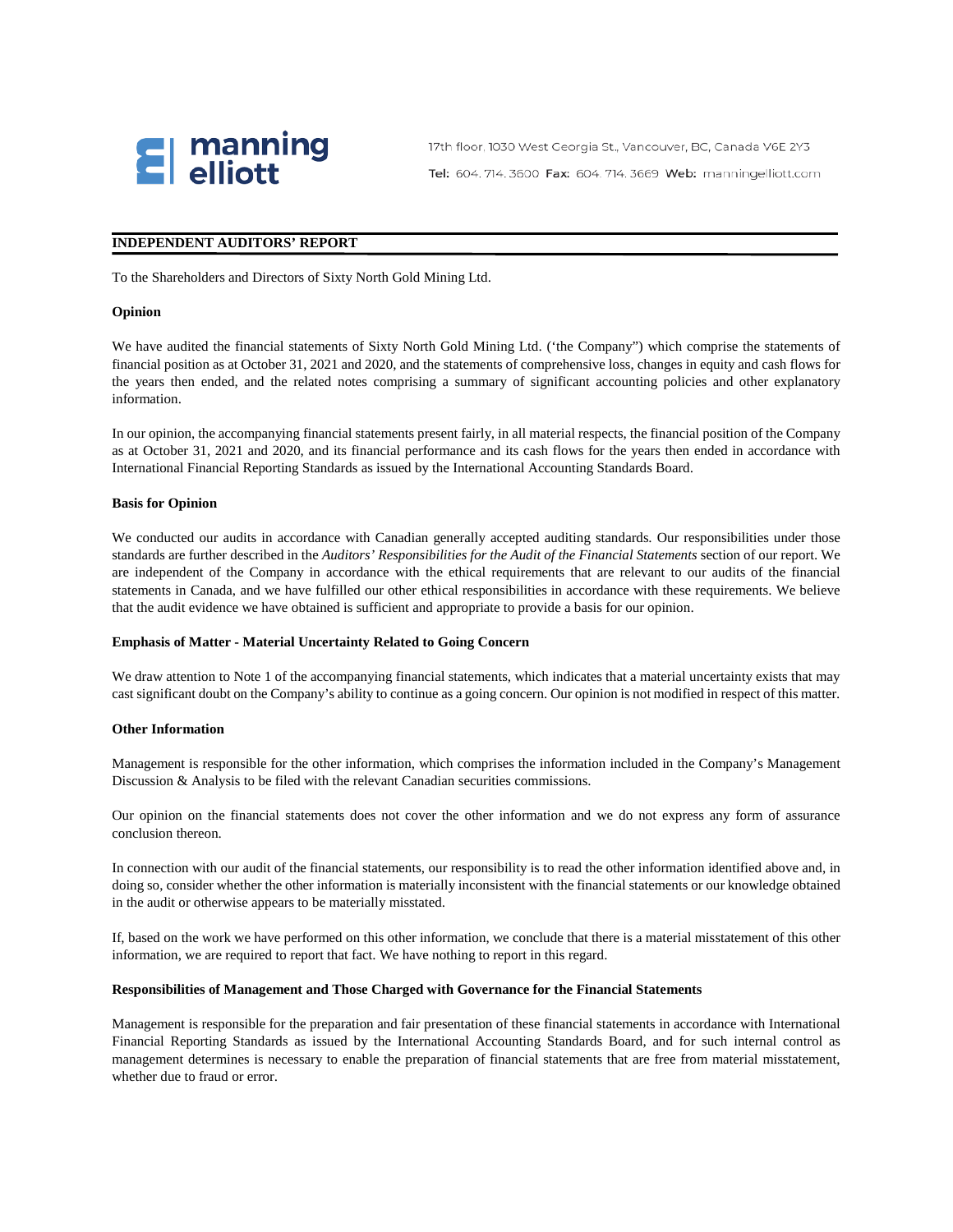In preparing the financial statements, management is responsible for assessing the Company's ability to continue as a going concern, disclosing, as applicable, matters related to going concern and using the going concern basis of accounting unless management either intends to liquidate the Company or to cease operations, or has no realistic alternative but to do so.

Those charged with governance are responsible for overseeing the Company's financial reporting process.

#### **Auditors' Responsibilities for the Audit of the Financial Statements**

Our objectives are to obtain reasonable assurance about whether the financial statements as a whole are free from material misstatement, whether due to fraud or error, and to issue an auditors' report that includes our opinion. Reasonable assurance is a high level of assurance, but is not a guarantee that an audit conducted in accordance with Canadian generally accepted auditing standards will always detect a material misstatement when it exists. Misstatements can arise from fraud or error and are considered material if, individually or in the aggregate, they could reasonably be expected to influence the economic decisions of users taken on the basis of these financial statements.

As part of an audit in accordance with Canadian generally accepted auditing standards, we exercise professional judgment and maintain professional skepticism throughout the audit. We also:

- Identify and assess the risks of material misstatement of the financial statements, whether due to fraud or error, design and perform audit procedures responsive to those risks, and obtain audit evidence that is sufficient and appropriate to provide a basis for our opinion. The risk of not detecting a material misstatement resulting from fraud is higher than for one resulting from error, as fraud may involve collusion, forgery, intentional omissions, misrepresentations, or the override of internal control.
- Obtain an understanding of internal control relevant to the audit in order to design audit procedures that are appropriate in the circumstances, but not for the purpose of expressing an opinion on the effectiveness of the Company's internal control.
- Evaluate the appropriateness of accounting policies used and the reasonableness of accounting estimates and related disclosures made by management.
- Conclude on the appropriateness of management's use of the going concern basis of accounting and, based on the audit evidence obtained, whether a material uncertainty exists related to events or conditions that may cast significant doubt on the Company's ability to continue as a going concern. If we conclude that a material uncertainty exists, we are required to draw attention in our auditors' report to the related disclosures in the financial statements or, if such disclosures are inadequate, to modify our opinion. Our conclusions are based on the audit evidence obtained up to the date of our auditors' report. However, future events or conditions may cause the Company to cease to continue as a going concern.
- Evaluate the overall presentation, structure and content of the financial statements, including the disclosures, and whether the financial statements represent the underlying transactions and events in a manner that achieves fair presentation.

We communicate with those charged with governance regarding, among other matters, the planned scope and timing of the audit and significant audit findings, including any significant deficiencies in internal control that we identify during our audit.

We also provide those charged with governance with a statement that we have complied with relevant ethical requirements regarding independence, and to communicate with them all relationships and other matters that may reasonably be thought to bear on our independence, and where applicable, related safeguards.

The engagement partner on the audit resulting in this independent auditors' report is Waseem Javed.

Manning Elliott LLP

CHARTERED PROFESSIONAL ACCOUNTANTS Vancouver, British Columbia February 25, 2022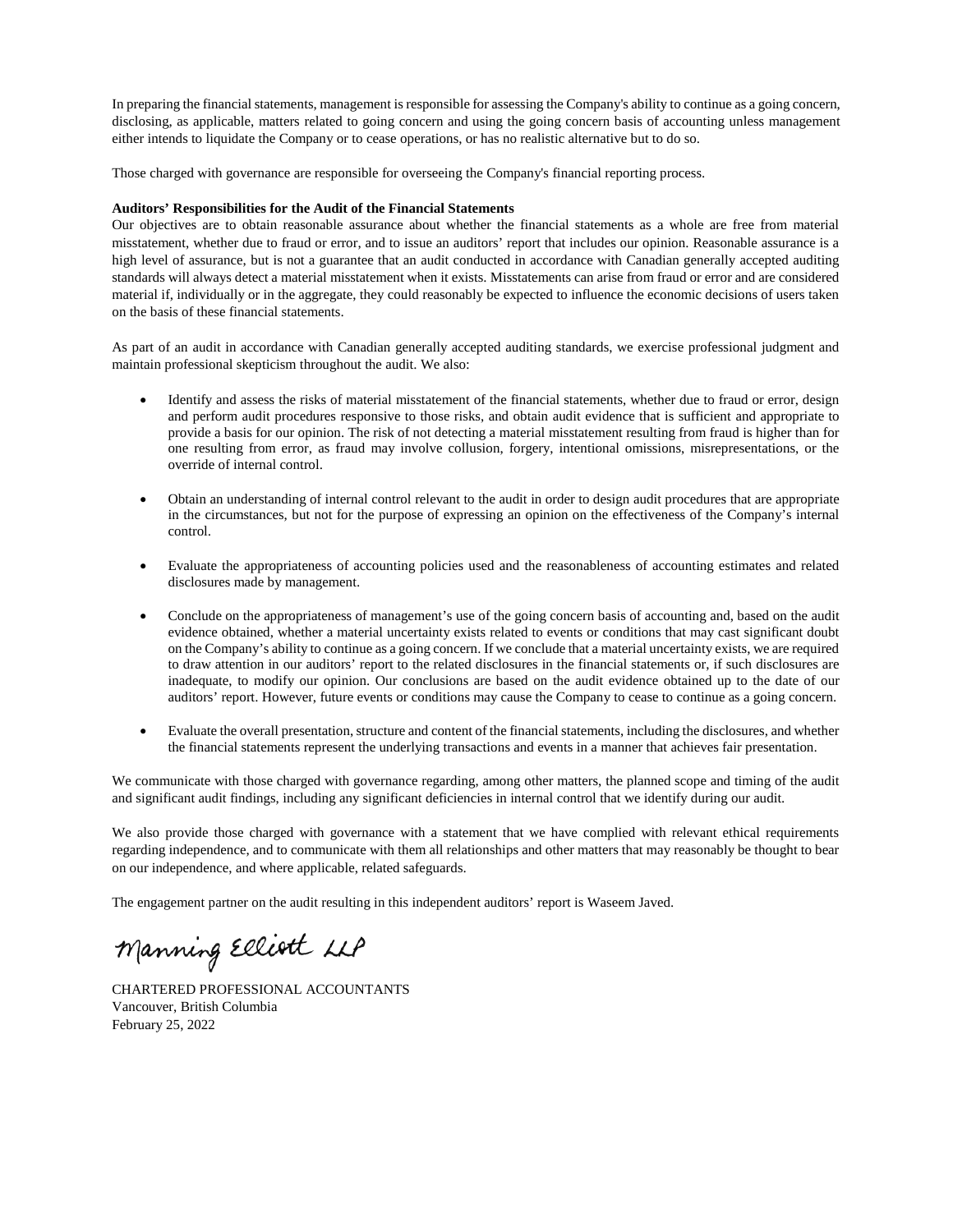### **FINANCIAL STATEMENTS FOR THE YEARS ENDED OCTOBER 31, 2021 and 2020**

### Table of Contents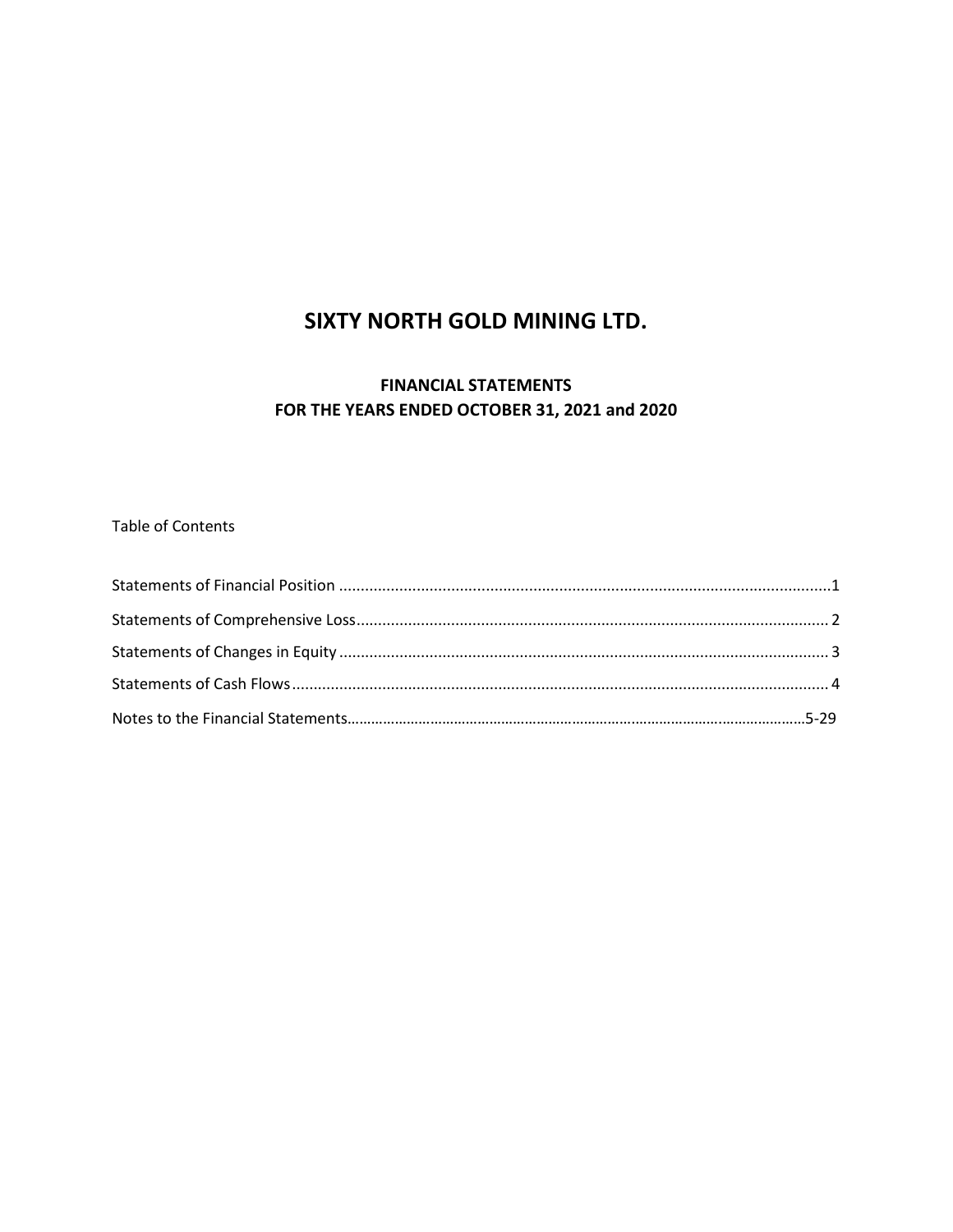Statements of Financial Position (Expressed in Canadian Dollars) As at October 31, 2021 and 2020

|                                                   | 2021            | 2020            |
|---------------------------------------------------|-----------------|-----------------|
|                                                   |                 |                 |
| <b>Assets</b>                                     |                 |                 |
| <b>Current Assets</b>                             |                 |                 |
| Cash                                              | \$<br>1,067,749 | \$<br>291,688   |
| <b>GST receivable</b>                             | 20,297          | 13,376          |
| Prepaid expenses                                  | 102,871         | 43,505          |
| <b>Total Current Assets</b>                       | 1,190,917       | 348,569         |
|                                                   |                 |                 |
| Exploration and evaluation assets (Note 4)        | 4,728,331       | 3,445,379       |
| <b>Reclamation deposit (Note 5)</b>               | 419,540         | 116,213         |
| <b>Total Assets</b>                               | \$<br>6,338,788 | \$<br>3,910,161 |
|                                                   |                 |                 |
| <b>Liabilities</b>                                |                 |                 |
| <b>Current Liabilities</b>                        |                 |                 |
| Accounts payable and accrued liabilities (Note 9) | \$<br>74,715    | \$<br>223,950   |
| <b>Total Current Liabilities</b>                  | 74,715          | 223,950         |
|                                                   |                 |                 |
| <b>Equity</b>                                     |                 |                 |
| Share capital (Note 6)                            | 8,466,160       | 5,228,022       |
| <b>Equity reserves</b>                            | 1,335,954       | 1,283,671       |
| Deficit                                           | (3,538,041)     | (2,825,482)     |
| <b>Total Equity</b>                               | 6,264,073       | 3,686,211       |
| <b>Total Liabilities and Equity</b>               | \$<br>6,338,788 | \$<br>3,910,161 |
|                                                   |                 |                 |
| Nature and Continuance of Operations (Note 1)     |                 |                 |
| Commitments (Note 10)                             |                 |                 |
| Subsequent events (Note 14)                       |                 |                 |
| On behalf of the Board:                           |                 |                 |

"John Campbell" **"Grant Block"**<br>
Director **Director** Director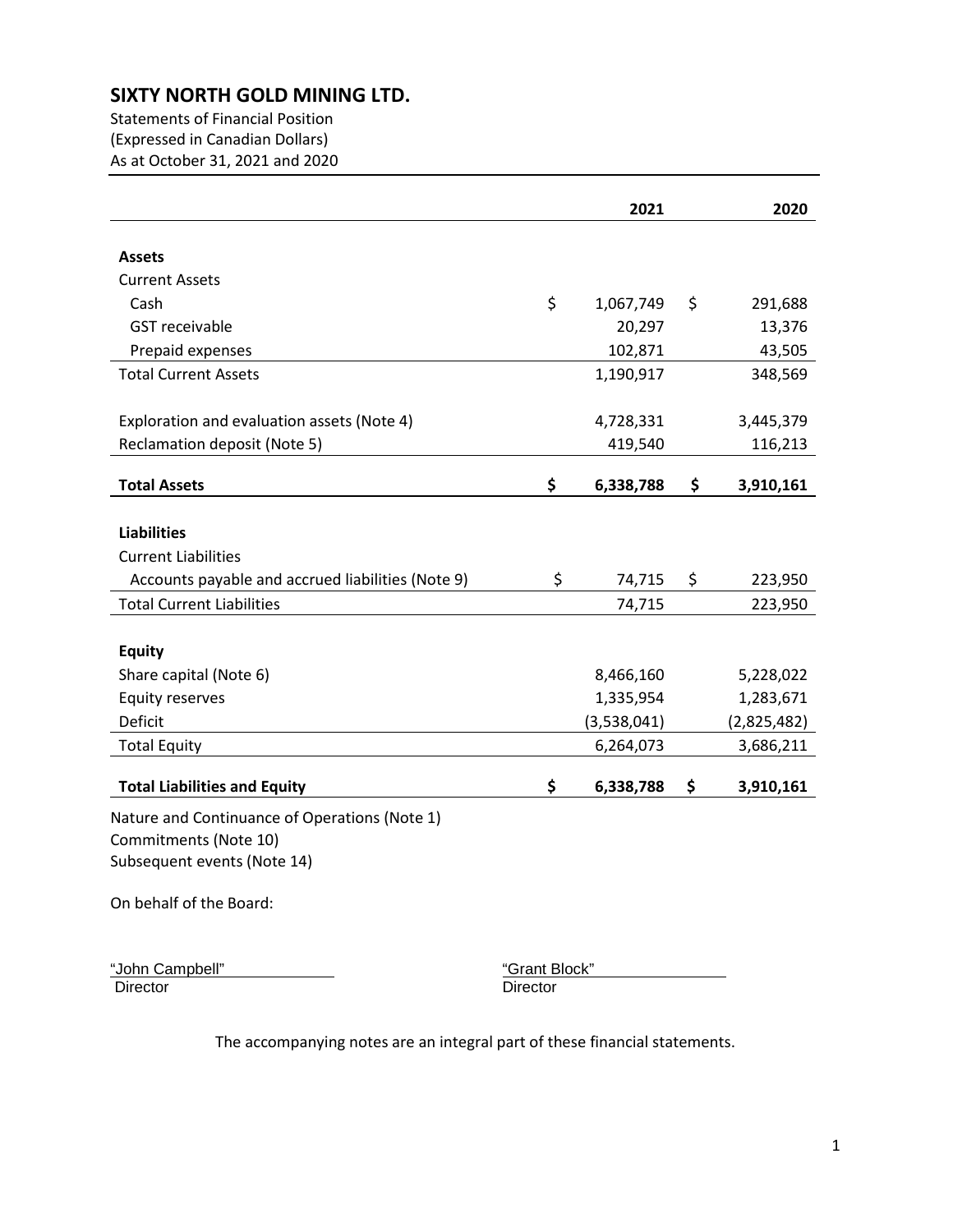Statements Comprehensive Loss (Expressed in Canadian Dollars) For the years ended October 31, 2021 and 2020

|                                                                  | 2021         | 2020              |
|------------------------------------------------------------------|--------------|-------------------|
|                                                                  |              |                   |
| <b>Expenses</b>                                                  |              |                   |
| General and administration (Note 7)                              | \$<br>25,942 | \$<br>24,502      |
| Investor relations (Note 8)                                      | 255,596      | 164,310           |
| Management fees (Note 9)                                         | 180,000      | 180,000           |
| <b>Professional fees</b>                                         | 148,209      | 100,678           |
| Share-based payments                                             | 75,654       | 111,894           |
| Transfer agent and regulatory fees                               | 34,741       | 41,376            |
| Net loss before other income                                     | (720, 142)   | (622, 760)        |
| Other income                                                     |              |                   |
| Settlement of flow-through premium liability                     |              | 3,864             |
| Write-off of liabilities                                         | 7,583        |                   |
| Net loss and comprehensive loss for the year                     | \$ (712,559) | (618, 896)<br>\$. |
| Loss per share, basic and diluted                                | \$<br>(0.01) | \$<br>(0.01)      |
| Weighted average common shares outstanding,<br>basic and diluted | 114,484,440  | 67,234,496        |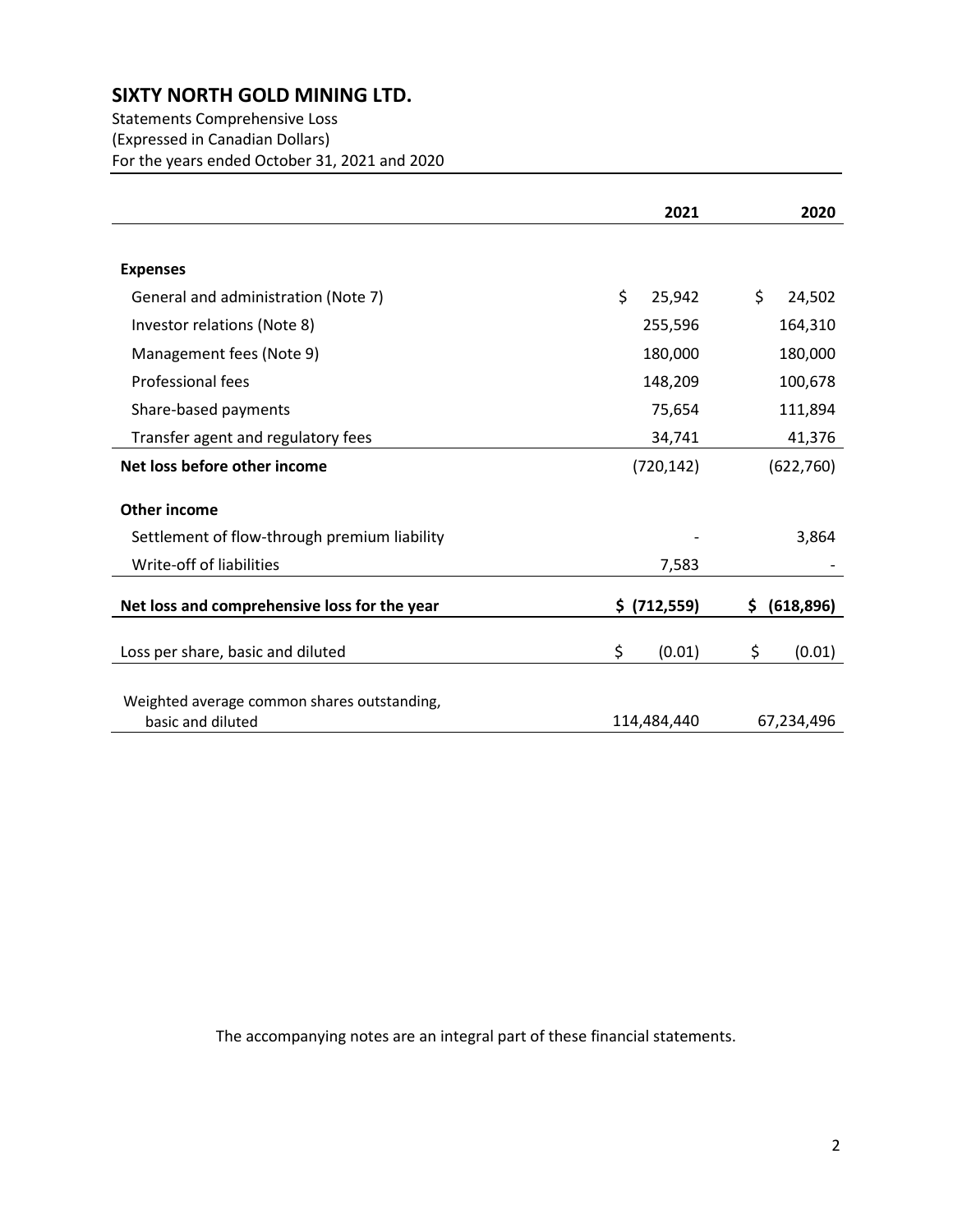Statements of Changes in Equity (Expressed in Canadian Dollars)

|                                                       | <b>Number</b><br>of Shares | <b>Share Capital</b> | <b>Equity</b><br><b>Reserves</b> | <b>Deficit</b> | <b>Total</b>     |
|-------------------------------------------------------|----------------------------|----------------------|----------------------------------|----------------|------------------|
| Balance at October 31, 2019                           | 60,533,333                 | \$3,801,016          | \$<br>1,073,526                  | \$ (2,206,586) | \$.<br>2,667,956 |
| Shares issued for cash (Note 6)                       | 29,717,300                 | 1,521,825            | $\overline{\phantom{a}}$         |                | 1,521,825        |
| Shares issued for settlement of liabilities (Note 10) | 1,749,999                  | 105,000              |                                  |                | 105,000          |
| Share issuance cost (Note 6)                          | $\overline{\phantom{a}}$   | (199, 819)           | 98,251                           |                | (101, 568)       |
| Share-based payments                                  |                            |                      | 111,894                          |                | 111,894          |
| Net loss for the year                                 |                            |                      |                                  | (618, 896)     | (618, 896)       |
| Balance at October 31, 2020                           | 92,000,632                 | 5,228,022            | 1,283,671                        | (2,825,482)    | 3,686,211        |
| Shares issued for cash (Note 6)                       | 46,118,242                 | 2,905,363            |                                  |                | 2,905,363        |
| Shares issued for settlement of liabilities (Note 9)  | 5,965,228                  | 387,740              | (56, 190)                        |                | 331,550          |
| Shares issued for property acquisition (Note 4)       | 700,000                    | 47,000               |                                  |                | 47,000           |
| Share issuance cost (Note 6)                          | $\overline{\phantom{a}}$   | (101, 965)           | 32,819                           |                | (69, 146)        |
| Share-based payments                                  |                            |                      | 75,654                           |                | 75,654           |
| Net loss for the year                                 |                            |                      | $\overline{\phantom{a}}$         | (712, 559)     | (712, 559)       |
| Balance at October 31, 2021                           | 144,784,102                | \$3,466,160          | \$.<br>1,335,954                 | \$ (3,538,041) | 6,264,073        |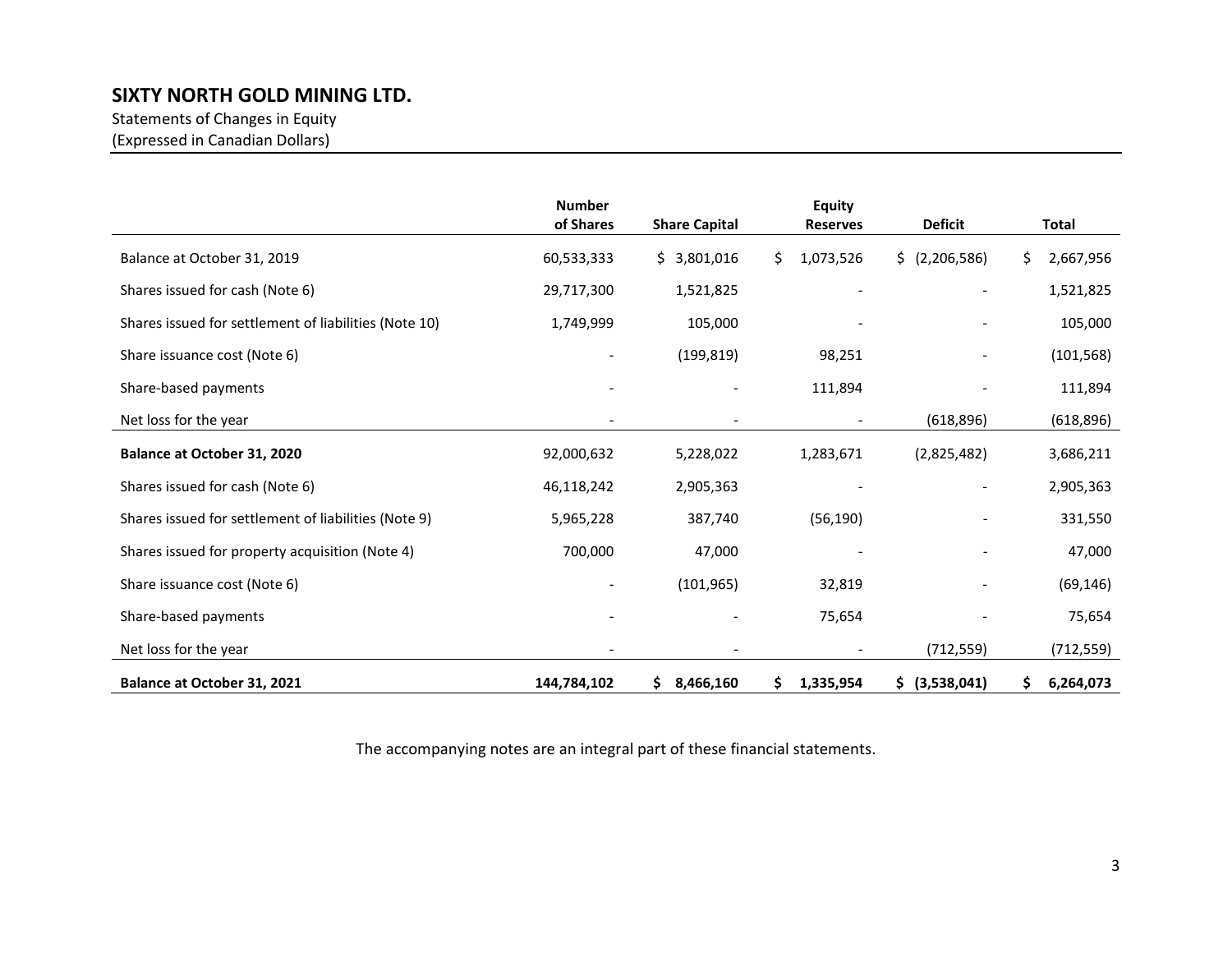Statements of Cash Flows (Expressed in Canadian Dollars) For the years ended October 31, 2021 and 2020

|                                                              | 2021             | 2020             |
|--------------------------------------------------------------|------------------|------------------|
| <b>Cash Flows Used in Operating Activities</b>               |                  |                  |
| Net loss for the year                                        | \$<br>(712, 559) | \$<br>(618, 896) |
| Non-Cash Items:                                              |                  |                  |
| Share-based payments                                         | 75,654           | 111,894          |
| Settlement of flow-through premium liability                 |                  | (3,864)          |
| Write-off of liabilities                                     | (7, 583)         |                  |
|                                                              | (644, 488)       | (510, 866)       |
| Changes in Non-Cash Working Capital Items:                   |                  |                  |
| <b>GST</b> receivable                                        | (6, 921)         | 183              |
| Prepaid expenses                                             | (59, 366)        | 33,948           |
| Accounts payable and accrued liabilities                     | 189,898          | 236,337          |
| Net Cash Flows Used in Operating Activities                  | (520, 877)       | (240,398)        |
|                                                              |                  |                  |
| <b>Cash Flows Used in Investing Activities</b>               |                  |                  |
| Exploration and evaluation expenditures, net                 | (1, 235, 952)    | (1,036,152)      |
| <b>Reclamation deposit</b>                                   | (303, 327)       |                  |
| Net Cash Flows Used in Investing Activities                  | (1,539,279)      | (1,036,152)      |
|                                                              |                  |                  |
| <b>Cash Flows from Financing Activities</b>                  |                  |                  |
| Issuance of common shares                                    | 2,905,363        | 1,521,825        |
| Share issuance costs                                         | (69, 146)        | (101, 568)       |
| Net Cash Flows Provided by Financing Activities              | 2,836,217        | 1,420,257        |
|                                                              |                  |                  |
| <b>Change in Cash During the Year</b>                        | 776,061          | 143,707          |
| Cash, Beginning of Year                                      | 291,688          | 147,981          |
| Cash, End of Year                                            | \$<br>1,067,749  | \$<br>291,688    |
|                                                              |                  |                  |
| Non-cash transactions in investing and financing activities: |                  |                  |
| Agent warrants for share issuance costs                      | \$<br>32,819     | \$<br>98,251     |
| Shares issued for debt settlement                            | \$<br>387,740    | \$<br>105,000    |
| Shares issued for property acquisition                       | \$<br>47,000     | \$               |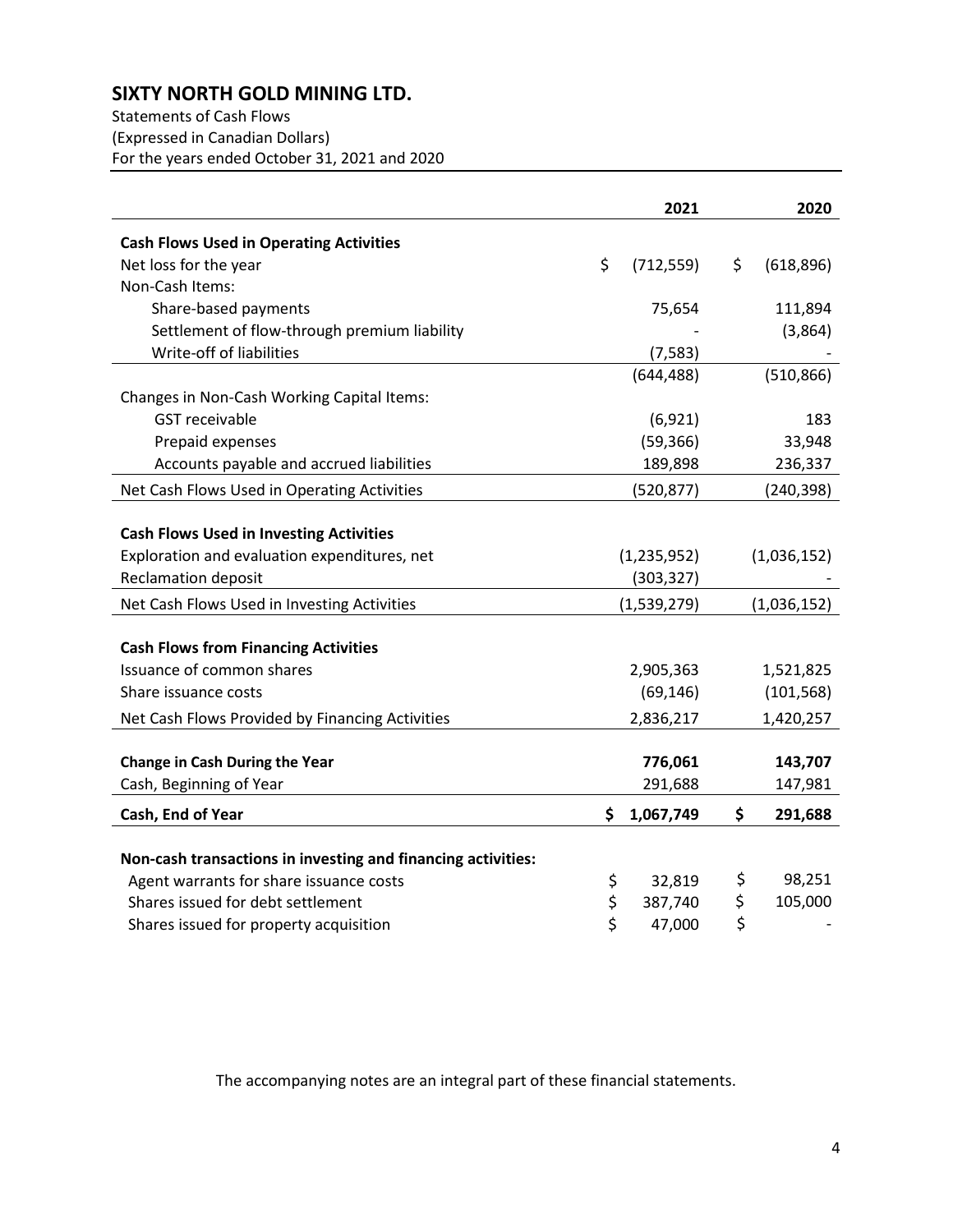Notes to the Financial Statements For the years ended October 31, 2021 and 2020 (Expressed in Canadian Dollars)

#### **1. Nature and Continuance of Operations**

Sixty North Gold Mining Ltd. (the "Company") was incorporated on July 7, 2016 in British Columbia under the laws of the Canada Business Corporations Act. On November 9, 2017, the Company became registered as an extra-territorial corporation under part XXI of the Business Corporations Act of the Northwest Territories. The Company's registered office is located at 3200-650 West Georgia Street, Vancouver, BC V6B 4P7. The Company's shares are listed on the Canadian Securities Exchange under the symbol "SXTY". The Company also trades on the Frankfurt Stock Exchange under the symbol "2F4" and on the OTC Pink Sheet Market in the United States under the symbol "SXNTF".

The Company's principal business activities include the acquisition and exploration of mineral property assets. The Company entered into a mineral property earn-in agreement with New Discovery Mines ("NDM") in 2016. The Company has advanced funds towards the earn-in (see Note 4 - Exploration and Evaluation Assets).

Recovery of the carrying value of the Company's investment in the Mon Property is dependent upon the existence of economically recoverable reserves, obtaining the necessary funding to complete exploration and development, and the attainment of future profitable production. The outcome of these matters cannot be predicted at this time and the uncertainties cast significant doubt upon the Company's ability to continue as a going concern.

These financial statements of the Company have been prepared on a going concern basis which assumes the Company will be able to realize its assets and discharge its liabilities in the normal course of business. If the going concern assumptions were not appropriate for these financial statements, then adjustments may be necessary to the carrying value of assets and liabilities, the reported expenses and the classifications used on the statement of financial position.

The Company will require further funding to continue as a going concern.

As at October 31, 2021, the Company had a deficit of \$3,538,041 (2020 - \$2,825,482) and has not generated revenue. As at October 31, 2021, the Company has cash in the amount of \$1,067,749 (2020 - \$291,688). The Company has raised funds through private and public equity issuances to fund the project. There is no assurance that the Company will be able to obtain sufficient funding to continue exploration and development on the Mon Property. These financial statements do not include any adjustments to the recoverability and classification of recorded asset amounts and classification of liabilities that might be necessary should the Company be unable to continue as a going concern.

In March 2020, the World Health Organization declared coronavirus COVID-19 a global pandemic. This contagious disease outbreak, which has continued to spread, and any related adverse public health developments, has adversely affected workforces, economies, and financial markets globally, potentially leading to an economic downturn. The pandemic has not had a drastic impact on the Company's ability to carry out its business operations. Management continues to monitor the situation.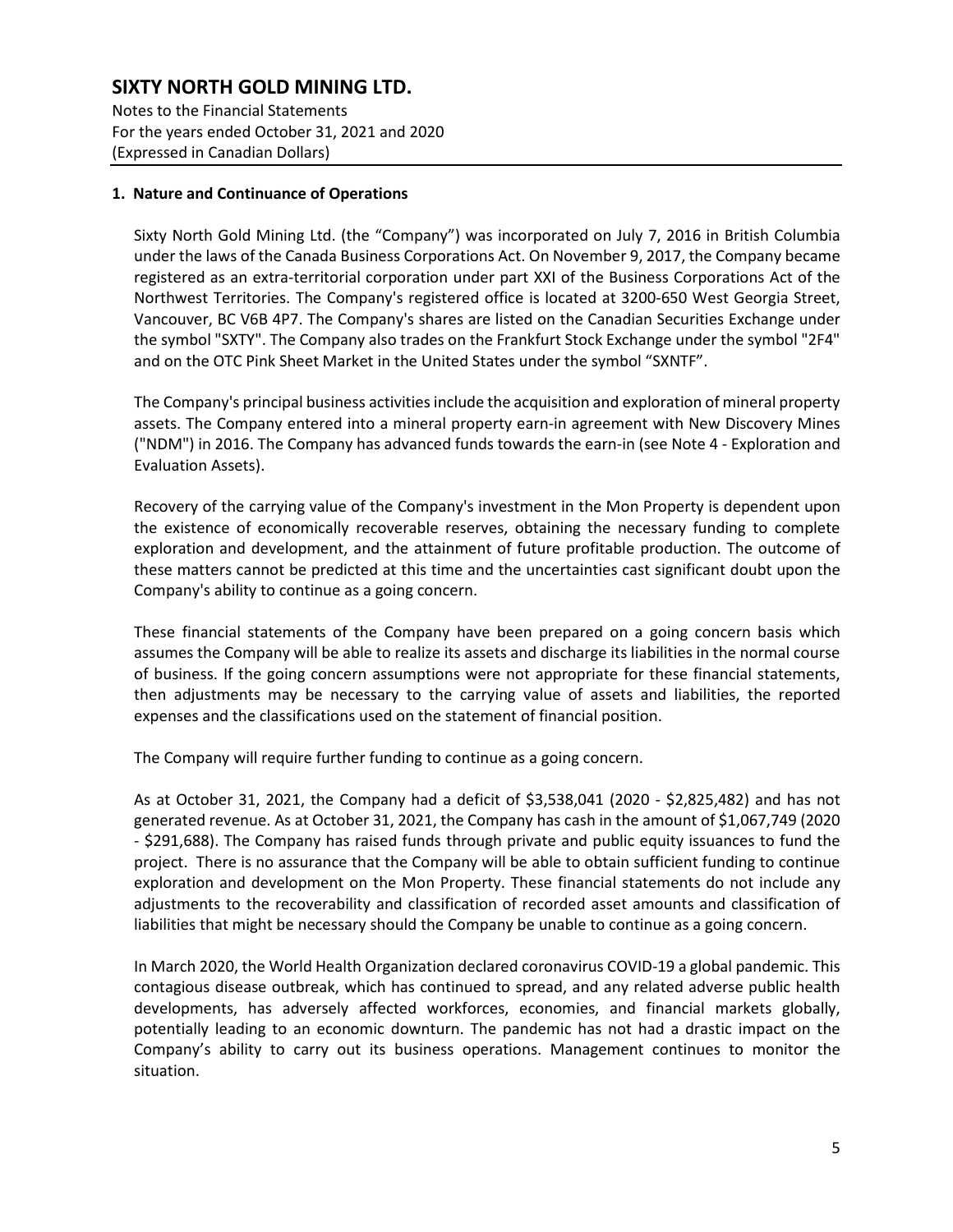Notes to the Financial Statements For the years ended October 31, 2021 and 2020 (Expressed in Canadian Dollars)

#### **2. Statement of Compliance and Basis of Presentation**

#### (a) Statement of Compliance

These financial statements have been prepared in accordance with International Financial Reporting Standards ("IFRS") as issued by the International Accounting Standards Board ("IASB") and Interpretations of the International Financial Reporting Interpretation Committee ("IFRIC") for all periods presented.

These financial statements were authorized for issue in accordance with a resolution from the Board of Directors on February 25, 2022.

### (b) Basis of Presentation

The financial statements have been prepared on a historical cost basis and have been prepared using the accrual basis of accounting, except for cash flow information. The functional and presentation currency of the Company is the Canadian dollar.

#### **3. Significant Accounting Policies**

### **Accounting Estimates and Assumptions**

The preparation of these financial statements requires management to make judgements and estimates that affect the reported amounts of assets and liabilities at the date of the financial statements and reported amounts of expenses during the reporting period. Actual outcomes could differ from these judgements and estimates. The financial statements include judgements and estimates, which, by their nature, are uncertain. The impacts of such judgements and estimates are pervasive throughout the financial statements, and may require accounting adjustments based on future occurrences. Revisions to accounting estimates are recognized in the period in which the estimate is revised, and may affect both current and future periods.

Significant assumptions about the future and other sources of judgements and estimates that management has made at the statement of financial position date, which could result in a material adjustment to the carrying amounts of assets and liabilities, in the event that actual results differ from assumptions made, relate to, but are not limited to, the following:

#### *Exploration and Evaluation Assets*

The application of the Company's accounting policy for exploration and evaluation expenditures requires judgement in determining whether it is likely that future economic benefits will flow to the Company, which may be based on assumptions about future events or circumstances. Estimates and assumptions made may change if new information becomes available. If, after an expenditure is capitalized, information becomes available suggesting that the recovery of expenditure is unlikely, the amount capitalized is written off in profit or loss in the period the new information becomes available.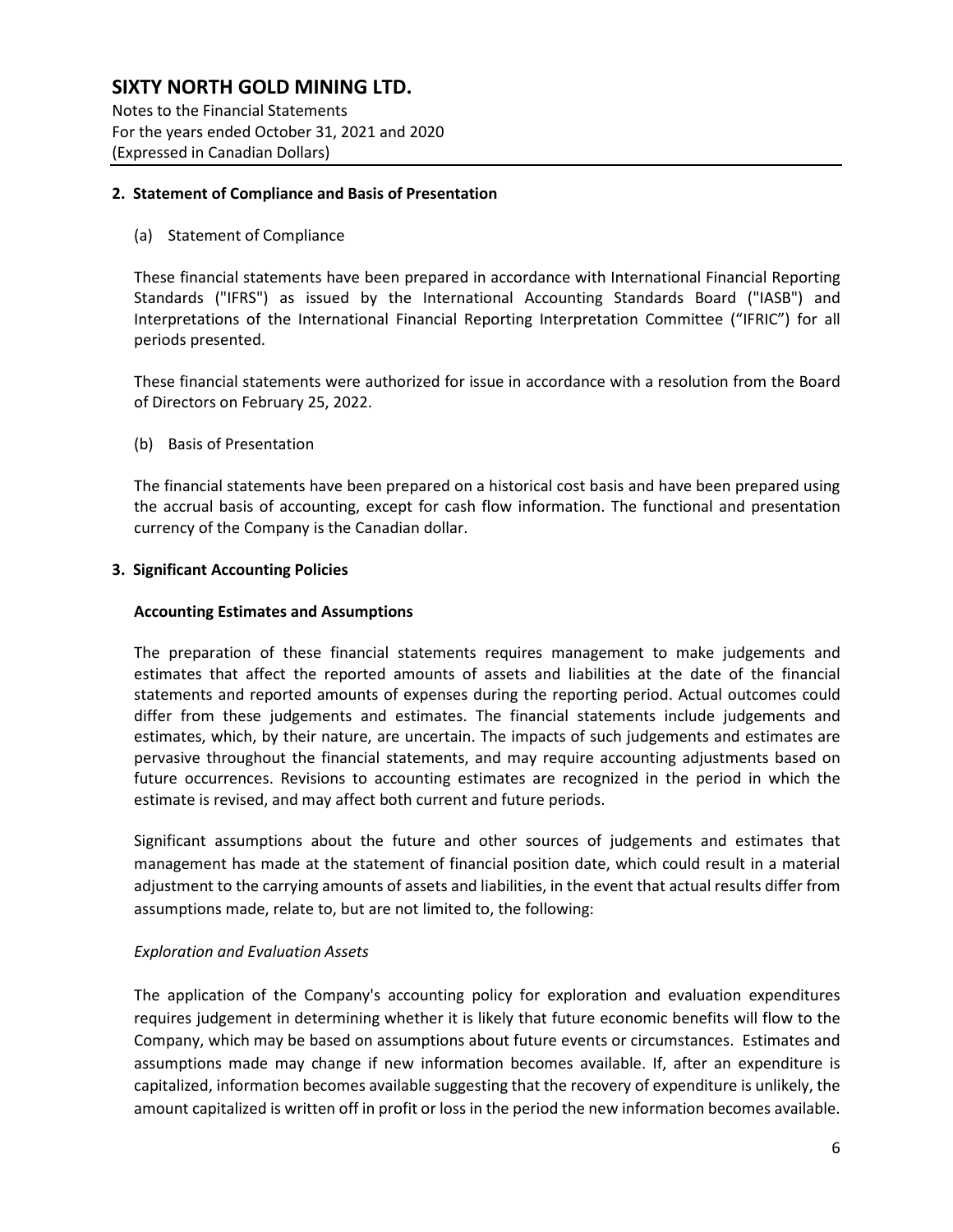Notes to the Financial Statements For the years ended October 31, 2021 and 2020 (Expressed in Canadian Dollars)

#### **3. Significant Accounting Policies** (continued)

### **Accounting Estimates and Assumptions** (continued)

#### *Site Closure and Reclamation Provisions*

The Company assesses its reclamation provision at each reporting date or when new material information becomes available. Exploration, development, and mining activities are subject to various laws and regulations governing the protection of the environment. In general, these laws and regulations are continually changing and the Company has made, and intends to make in the future, expenditures to comply with such laws and regulations. Accounting for reclamation obligations requires management to make estimates of the future costs that the Company will incur to complete the reclamation work required to comply with existing laws and regulations at each location. Actual costs incurred may differ from those amounts estimated. The Company's exploration work to date has resulted in no significant site disturbance and therefore the Company's reclamation provision is limited to the amount posted as a reclamation bond.

Also, future changes to environmental laws and regulations could increase the extent of reclamation and remediation work required to be performed by the Company. Increases in future costs could materially impact the amounts charged to operations for reclamation and remediation. The provision represents management's best estimate of the present value of the future reclamation and remediation obligation. The actual future expenditures may differ from the amounts currently provided.

#### *Title to Mineral Properties*

Although the Company has taken steps to verify title to mineral properties in which it has an interest, these procedures do not guarantee the Company's title. Such properties may be subject to prior agreements or transfers and title may be affected by undetected defects.

#### *Share-Based Payments*

Management uses valuation techniques in measuring the fair value of stock options granted. The fair value is determined using the Black Scholes option pricing model which requires management to make certain estimates, judgements, and assumptions in relation to the expected life of the share options, expected volatility, expected risk-free rate, and expected forfeiture rate. Changes to these assumptions for any stock options granted could have a material impact on the Company's financial statements.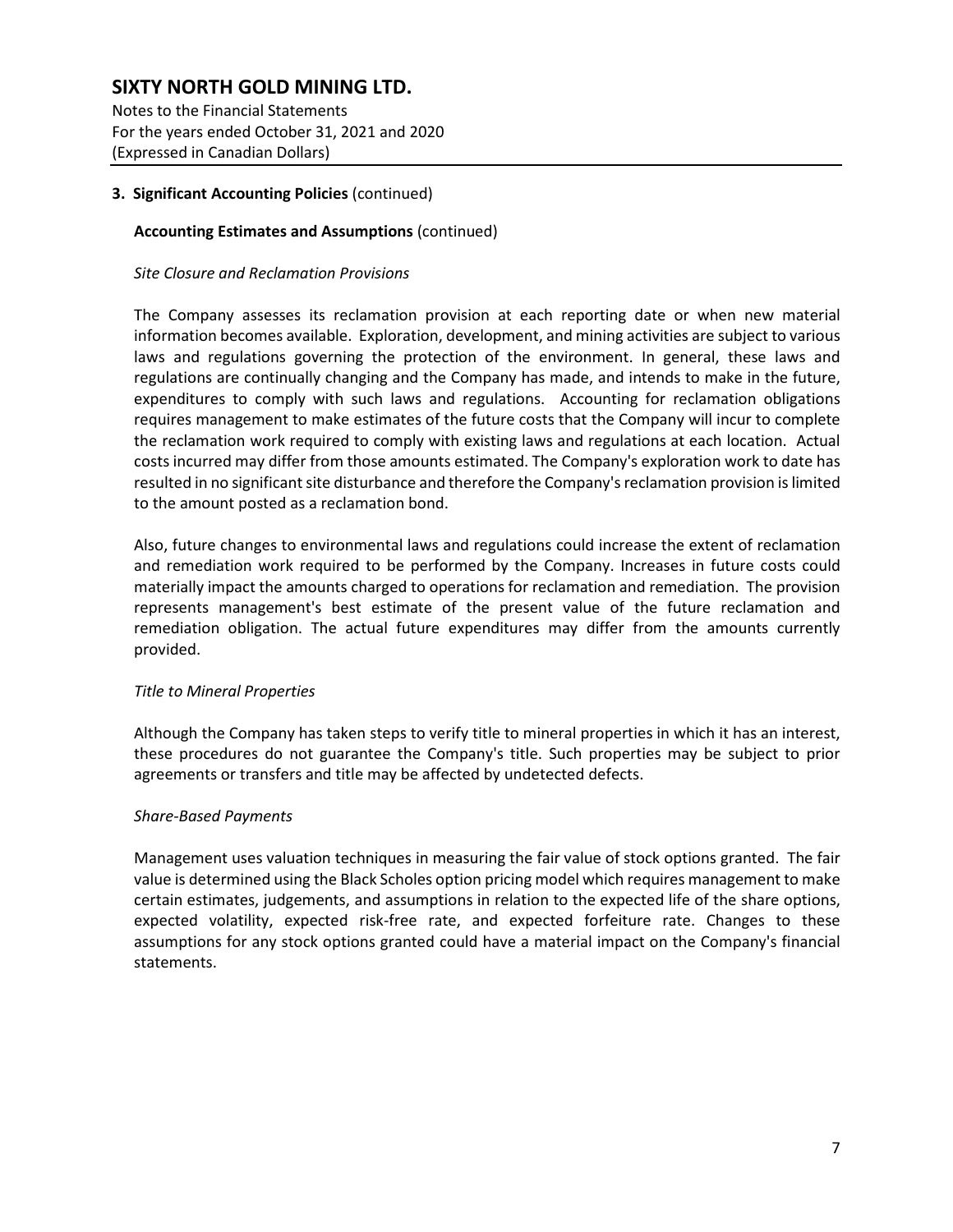Notes to the Financial Statements For the years ended October 31, 2021 and 2020 (Expressed in Canadian Dollars)

#### **3. Significant Accounting Policies** (continued)

#### *Deferred Income Taxes*

Judgement is required to determine which types of arrangements are considered to be a tax on income in contrast to an operating cost. Judgement is also required in determining whether deferred tax liabilities are recognized in the statement of financial position. Deferred tax assets, including those potentially arising from un-utilized tax losses, require management to assess the likelihood that the Company will generate sufficient taxable income in future periods, in order to recognize deferred tax assets. Assumptions about the generation of future taxable income depend on management's estimates of future operations and cash flows. These estimates of future taxable income are based on forecast cash flows from operations (which are impacted by production and sales volumes, commodity prices, reserves, operating costs, closure and rehabilitation costs, capital expenditure, and other capital management transactions) and judgement about the application of existing tax laws in each jurisdiction. To the extent that future cash flows and taxable income differ significantly from estimates, the ability of the Company to realize deferred tax assets or offset these against any deferred tax liabilities recorded at the reporting date could be impacted.

### *Going Concern*

The Company's management has made an assessment of the Company's ability to continue as a going concern and is satisfied that the Company has the resources to continue in business for the foreseeable future. The factors considered by management are disclosed in Note 1.

#### **Exploration and Evaluation Assets**

Upon acquiring the legal right to explore an exploration and evaluation asset, costs related to the acquisition, exploration and evaluation are capitalized as incurred. Costs incurred before the Company has obtained the legal rights to explore an area are recognized in profit and loss. If commercially profitable ore reserves are developed, capitalized costs of the related exploration and evaluation assets are reclassified as mining assets and amortized using the unit of production method. If, after management review, it is determined that capitalized acquisition, exploration and evaluation costs are not recoverable, or the exploration and evaluation assets are abandoned, or management deems there to be an impairment in value, the exploration and evaluation assets are written down to their estimated recoverable amount. The amounts shown for exploration and evaluation assets do not necessarily represent present or future values. Their recoverability is dependent upon the discovery of economically recoverable reserves, the ability of the Company to obtain the necessary financing to complete the exploration and evaluation, and future profitable production or proceeds from the disposition thereof.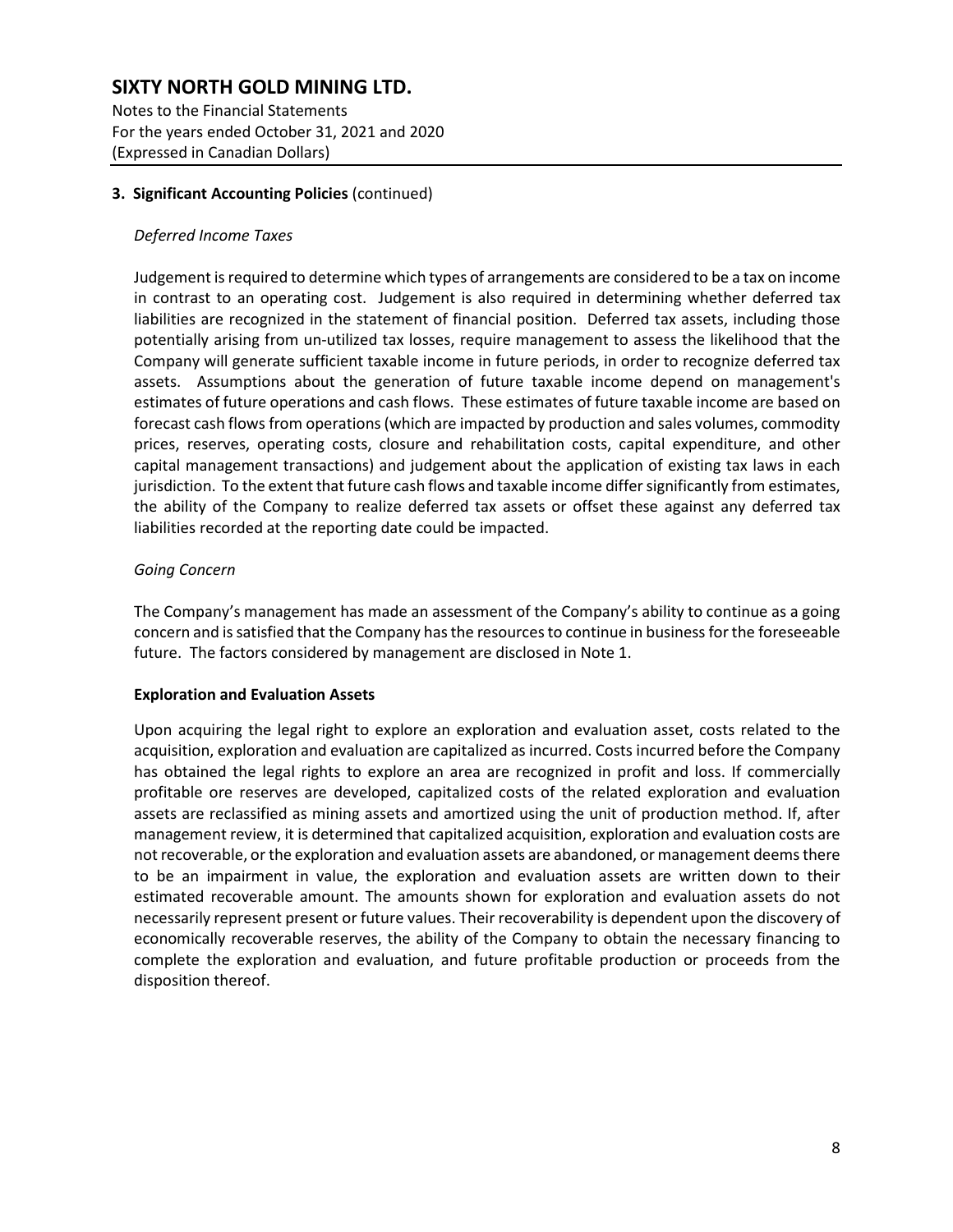Notes to the Financial Statements For the years ended October 31, 2021 and 2020 (Expressed in Canadian Dollars)

#### **3. Significant Accounting Policies** (continued)

#### **Financial Instruments**

(a) Classification and measurement

Financial assets and financial liabilities are recognized when the Company becomes a party to the contractual provisions of the financial instrument. The Company classifies its financial instruments in the following categories: at amortized cost, at fair value through other comprehensive income (loss) ("FVTOCI"), or at fair value through profit ("FVTPL").

#### Financial assets

The Company determines the classification of financial assets at initial recognition. The classification of financial instruments is driven by the Company's business model for managing the financial assets and their contractual cash flow characteristics.

*Financial assets at amortized cost* - Financial assets that are held within a business model whose objective is to hold financial assets in order to collect contractual cash flows, and the contractual terms of these financial assets give rise on specified date to cash flows that are solely payments of principal and interest on the principal amount outstanding, are subsequently measured at amortized cost using the effective interest rate method. The Company does not have any financial assets measured at amortized cost as at October 31, 2021.

*Financial assets at FVTOCI* - Financial assets that are held within a business model whose objective is to hold financial assets in order to both collect contractual cash flows and sell financial assets, and the contractual terms of these financial assets give rise on specified date to cash flows that are solely payments of principal and interest on the principal amount outstanding.

Upon initial recognition of equity securities, the Company may make an irrevocable election (on an instrument-by-instrument basis) to designate its equity securities that would otherwise be measured at FVTPL to present subsequent changes in fair value in other comprehensive income. Designation at FVTOCI is not permitted if the equity investment is held for trading or if it is contingent consideration recognized by an acquirer in a business combination. Investments in equity instruments at FVTOCI are initially measured at fair value plus transaction costs. Subsequently, they are measured at fair value with gains and losses arising from changes in fair value recognized in other comprehensive income (loss).

The cumulative gain or loss is not reclassified to profit or loss on disposal of the instrument; instead, it is transferred to retained earnings. The Company does not have any financial assets classified as FVTOCI as at October 31, 2021.

*Financial assets at FVTPL* - This category comprises derivatives, or financial assets acquired or incurred principally for the purpose of selling or repurchasing in the near term. They are carried in the statements of financial position at fair value which changes in fair value recognized in the statement of operations. The Company has classified its cash as FVTPL.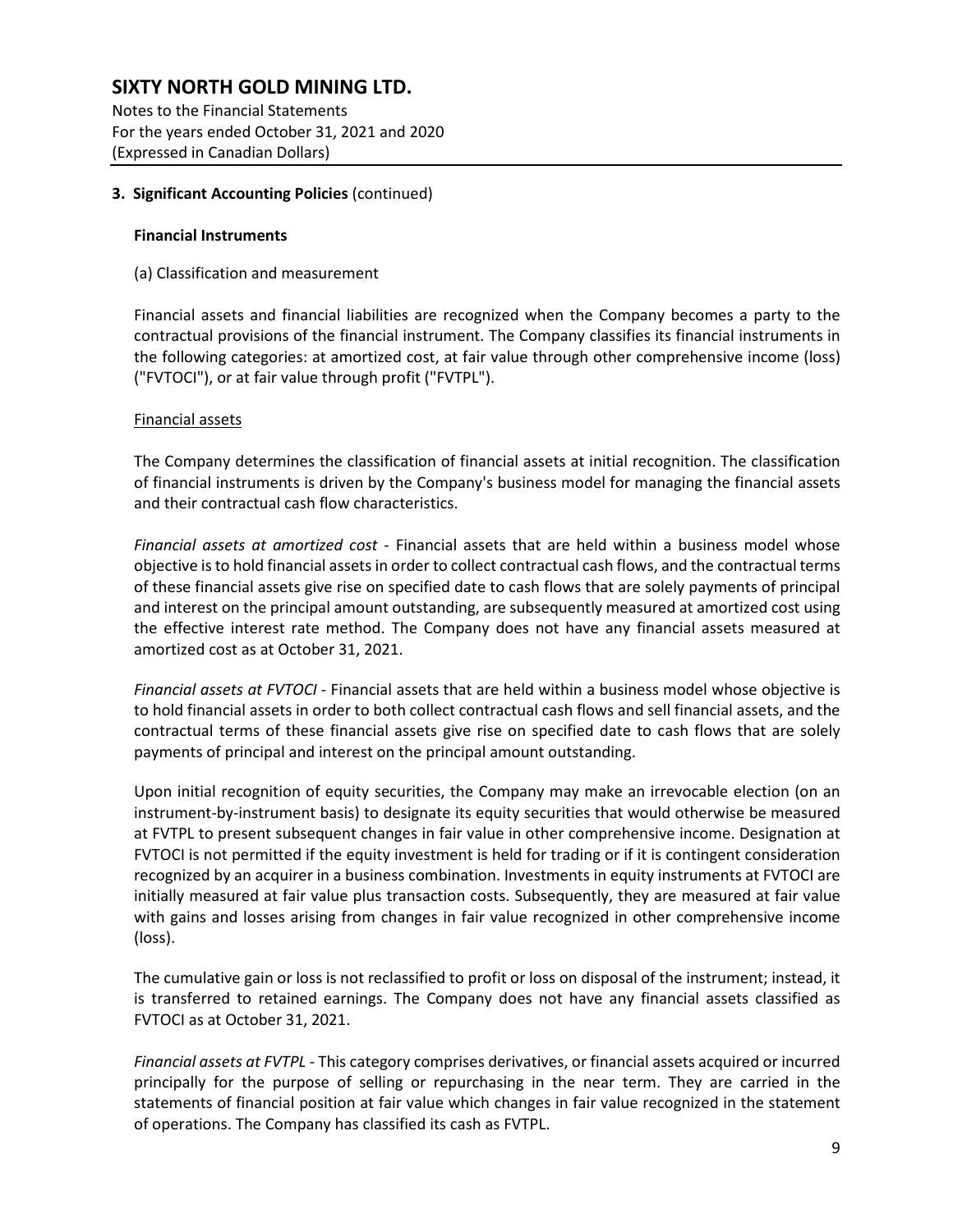Notes to the Financial Statements For the years ended October 31, 2021 and 2020 (Expressed in Canadian Dollars)

#### **3. Significant Accounting Policies** (continued)

**Financial Instruments** (continued)

(a) Classification and measurement (continued)

#### Financial liabilities

All financial liabilities are initially recorded at fair value and classified as measured at amortized cost or FVTPL.

*Financial liabilities at amortized cost* - Financial liabilities are subsequently measured at amortized cost using the effective interest rate method except for financial liabilities at FVTPL, financial guarantee contracts, loan commitments as below-market interest rate, and liabilities related to contingent consideration of an acquirer in a business combination. The Company's accounts payable are measured at amortized cost.

*Financial liabilities at FVTPL*- This category comprises derivatives or liabilities acquired or incurred principally for the purpose of selling or repurchasing in the near term. They are carried in the statement of financial position at fair value with changes in fair value recognized in the statement of comprehensive loss. The Company did not hold any financial liabilities at FVTPL as at October 31, 2021.

(b) Impairment of financial assets

A financial asset not carried at fair value through profit or loss is assessed at each reporting date to determine whether there is objective evidence that it is impaired. A financial asset is impaired if objective evidence indicates that a loss event has occurred after the initial recognition of the asset, and that the loss event had a negative effect on the estimated future cash flows of that asset that can be estimated reliably.

The Company recognizes loss allowances for expected credit losses ("ECLs") on its financial assets measured at amortized cost. Due to the nature of its financial assets, the Company measures loss allowances at an amount equal to expected lifetime ECLs. Lifetime ECLs are the anticipated ECLs that result from all possible default events over the expected life of a financial asset. ECLs are a probabilityweighted estimate of credit losses. Credit losses are measured as the present value of all cash shortfalls (i. e. the difference between the cash flows due to the entity in accordance with the contract and the cash flows that the Company expects to receive). ECLs are discounted at the effective interest rate of the related financial asset. The Company does not have any financial assets that contain a financing component.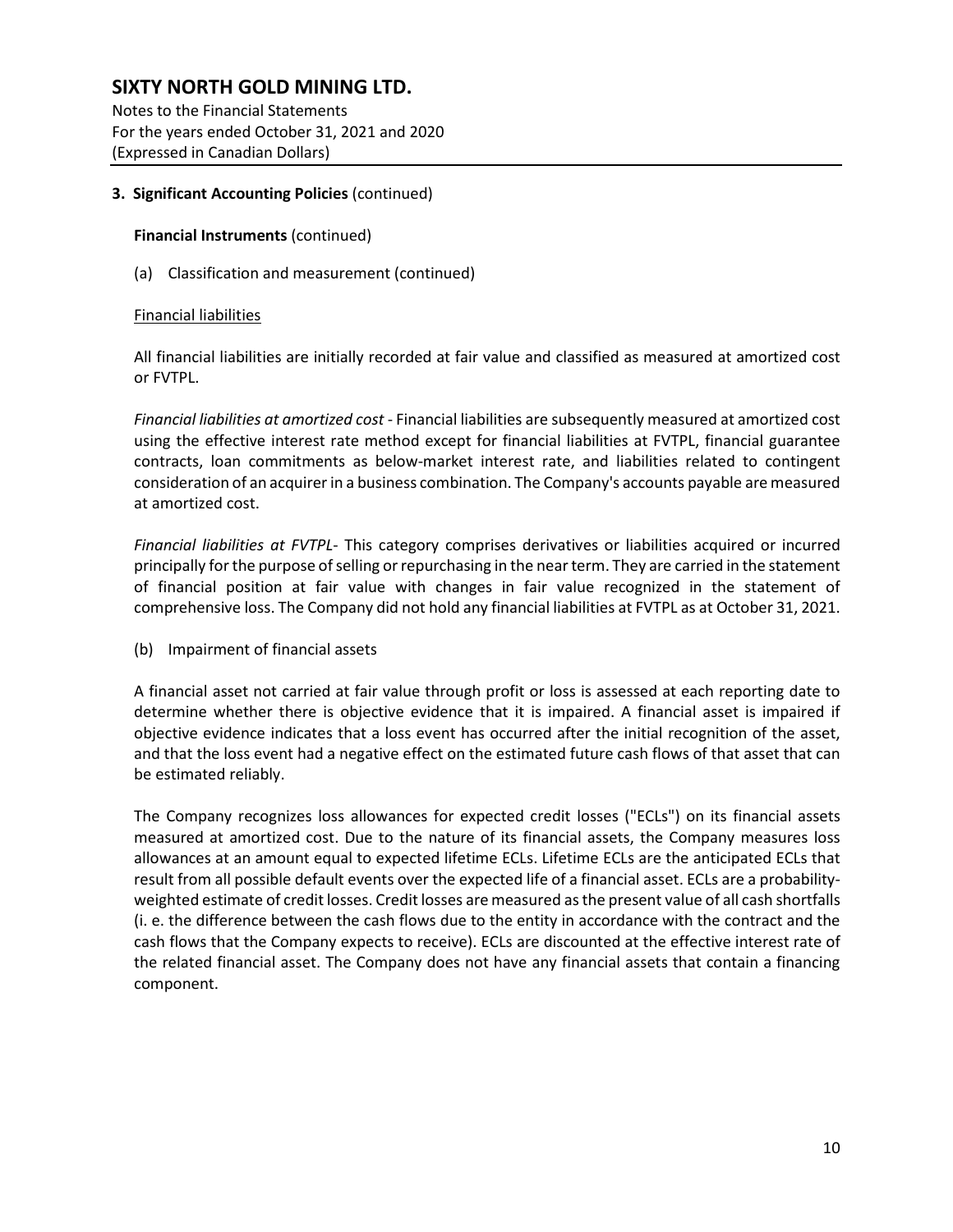Notes to the Financial Statements For the years ended October 31, 2021 and 2020 (Expressed in Canadian Dollars)

#### **3. Significant Accounting Policies** (continued)

**Financial Instruments** (continued)

(c) De-recognition

A financial asset is derecognized when the contractual right to the asset's cash flows expires, or if the Company transfers the financial asset and substantially all risks and rewards of ownership to another entity.

The Company derecognizes financial liabilities when, and only when, the Company's obligations are discharged, cancelled, or they expire.

#### **Share Capital**

The Company's common shares, share warrants and options and flow-through shares are classified as equity instruments. Incremental costs directly related to the issue of new shares are shown in equity as a deduction, net of tax, from the proceeds. For equity offerings of units consisting of a common share and warrants, when both instruments are classified as equity, the Company bifurcates the proceeds between the common share and warrants based on residual value. When warrants are exercised, the corresponding value is transferred from equity reserve to common stock.

#### **Flow-through Shares**

Current Canadian tax legislation permits a company to issue securities referred to as flow-through shares whereby the Company assigns the tax deductions arising from the related resource expenditures to the shareholders. The issue of flow-through shares is in substance an issue of ordinary shares and the sale of tax deductions. At the time the Company issues flow-through shares, the sale of tax deductions is deferred and presented as other liabilities in the statement of financial position to recognize the obligation to incur and renounce eligible resource exploration and evaluation expenditures. The tax deduction is measured as the difference between the current market price of the Company's common shares and the issue price of the flow-through share. Upon incurring and renouncing eligible resource exploration and evaluation expenditures, the Company recognizes the sale of tax deductions as a tax deduction recovery on the statement of comprehensive loss and reduces the other liability.

To the extent that the Company has deferred tax assets in the form of tax loss carry-forwards and other unused tax credits as at the reporting date, the Company may use them to reduce its deferred tax liability relating to tax benefits transferred through flow-through shares.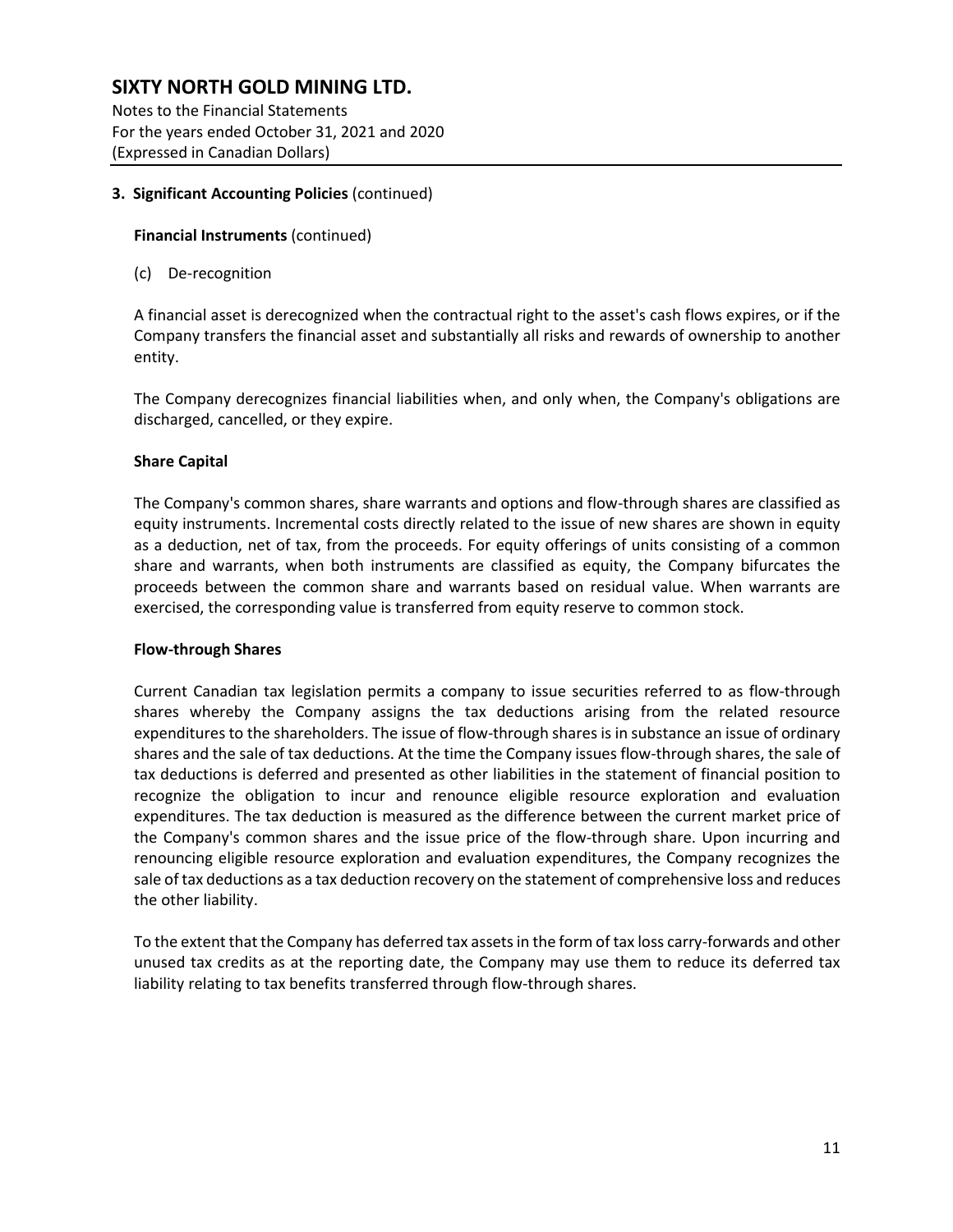Notes to the Financial Statements For the years ended October 31, 2021 and 2020 (Expressed in Canadian Dollars)

### **3. Significant Accounting Policies** (continued)

### **Provision for Environmental Reclamation**

An obligation to incur restoration, rehabilitation and environmental costs arises when environmental disturbance is caused by the exploration or development of a mineral property interest. The cost of any rehabilitation program is recognized at the time that the environmental disturbance occurs. Such costs arising from the decommissioning of plant and other site preparation work, discounted to their net present value, are provided for and capitalized at the start of each project to the carrying amount of the asset along with a corresponding liability, as soon as the obligation to incur such costs arises. Discount rates using a pre-tax rate that reflect risks specific to the asset are used to calculate the net present value. These costs are charged against profit or loss over the economic life of the related asset, through amortization using either the unit-of-production or the straight-line method. The corresponding liability is adjusted each period for the unwinding of the discount rate, changes to the current market-based discount rate, and for the amount or timing of the underlying cash flows needed to settle the obligation. The Company has no material restoration, rehabilitation and environmental obligations as the disturbance to date is immaterial.

#### **Income Taxes**

Current tax is the expected tax payable or receivable on the taxable income or loss for the year, using tax rates enacted or substantively enacted at the period end date, and includes any adjustments to tax payable or receivable in respect of previous years.

Deferred income taxes are recorded using the liability method whereby deferred tax is recognized in respect of temporary differences between the carrying amounts of assets and liabilities for financial reporting purposes and the amounts used for taxation purposes.

Deferred tax is measured at the tax rates that are expected to be applied to temporary differences when they reverse, based on the laws that have been enacted or substantively enacted by the statement of financial position date. Deferred tax is not recognized for temporary differences which arise on the initial recognition of assets or liabilities in a transaction that is not a business combination and that affects neither accounting, nor taxable profit or loss.

A deferred tax asset is recognized for used tax losses, tax credits and deductible temporary differences, to the extent that it is probable that future taxable profits will be available against which they can be utilized. Deferred tax assets are reviewed at each period end date and are reduced to the extent that it is no longer probable that the related tax benefit will be realized.

### **Loss per Share**

The Company presents basic and diluted loss per share data for its common shares, calculated by dividing the loss attributable to common shareholders of the Company by the weighted average number of common shares outstanding during the period. Diluted loss per share does not adjust the loss attributable to common shareholders or the weighted average number of common shares outstanding when the effect is anti-dilutive.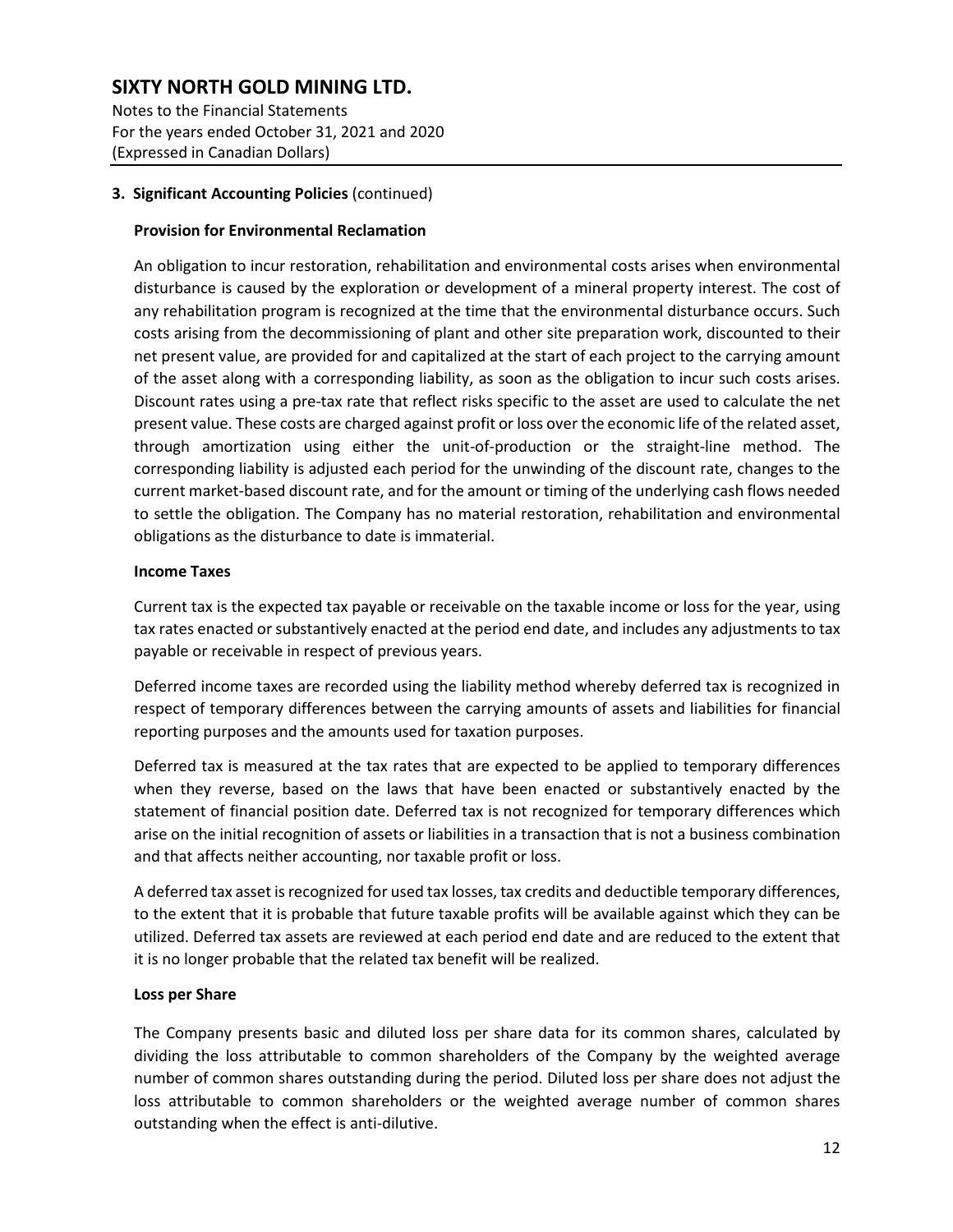Notes to the Financial Statements For the years ended October 31, 2021 and 2020 (Expressed in Canadian Dollars)

### **3. Significant Accounting Policies** (continued)

#### **Foreign Currency Translation**

Foreign currency transactions are translated into Canadian dollars using the exchange rates prevailing at the dates of the transactions. Foreign exchange gains and losses resulting from the settlement of such transactions and from the re-measurement of monetary items at year-end exchange rates are recognized in profit or loss.

Non-monetary items measured at historical cost are translated using the exchange rates at the date of the transaction and are not retranslated. Non-monetary items measured at fair value are translated using the exchange rates at the date when fair value was determined.

#### **Leases**

A contract is, or contains, a lease if the contract conveys the right to control the use of an identified asset for a period of time in exchange for consideration. A lease liability is recognized at the commencement of the lease term at the present value of the lease payments that are not paid at that date. At the commencement date, a corresponding right-of-use asset is recognized at the amount of the lease liability, adjusted for lease incentives received, retirement costs and initial direct costs. Depreciation is recognized on the right-of-use asset over the lease term. Interest expense is recognized on the lease liabilities using the effective interest rate method and payments are applied against the lease liability.

#### **Other**

A number of new standards and amendments to standards and interpretations, are not yet effective for the year ended October 31, 2021, and have not been applied in preparing these financial statements. The new standards are either not applicable or are not expected to have a significant impact on the Company's financial statements.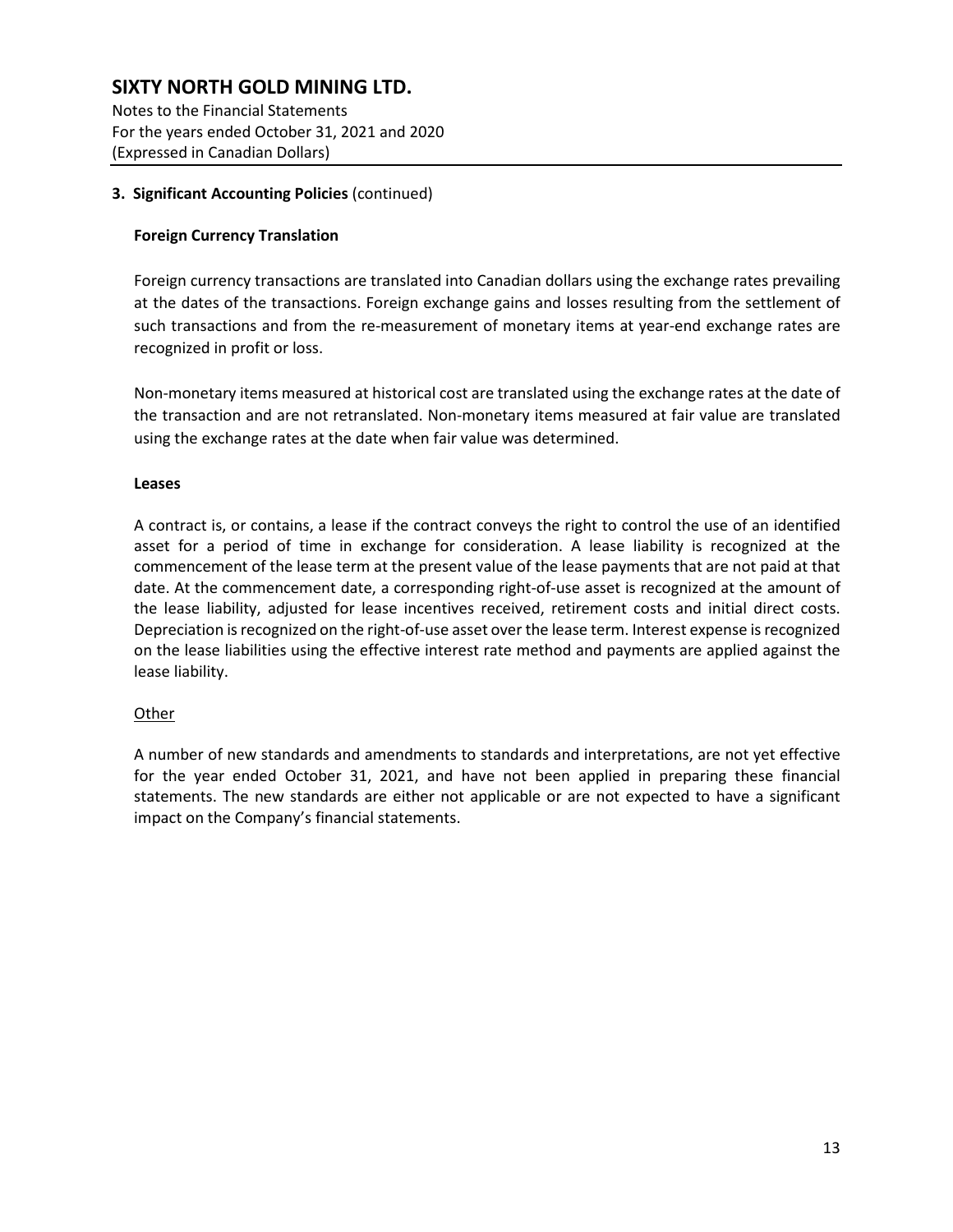Notes to the Financial Statements For the years ended October 31, 2021 and 2020 (Expressed in Canadian Dollars)

#### **4. Exploration and Evaluation Assets**

Exploration and evaluation assets are comprised of:

|                                                                                                        | Mon<br>Property | Hangstone<br>Property | Total         |
|--------------------------------------------------------------------------------------------------------|-----------------|-----------------------|---------------|
|                                                                                                        | (a)             | (b)                   |               |
| <b>Acquisition Costs:</b>                                                                              |                 |                       |               |
| Balance, October 31, 2019                                                                              | \$<br>117,823   | \$                    | \$<br>117,823 |
| Advance royalty payment (Note 10)                                                                      | 26,594          |                       | 26,594        |
| Option payments                                                                                        | 150,000         |                       | 150,000       |
| Balance, October 31, 2020                                                                              | 294,417         |                       | 294,417       |
| Advance royalty payment (Note 10)                                                                      | 25,904          |                       | 25,904        |
| Option payments                                                                                        |                 | 62,000                | 62,000        |
| Balance, October 31, 2021                                                                              | 320,321         | 62,000                | 382,321       |
| <b>Exploration Costs:</b>                                                                              |                 |                       |               |
| Balance, October 31, 2019                                                                              | 2,350,875       |                       | 2,350,875     |
| <b>Additions</b>                                                                                       | 859,558         |                       | 859,558       |
| Balance, October 31, 2020                                                                              | 3,210,433       |                       | 3,210,433     |
| <b>Additions</b>                                                                                       | 1,169,732       | 25,316                | 1,195,048     |
| Balance, October 31, 2021                                                                              | 4,380,165       | 25,316                | 4,405,481     |
| <b>Grant from the Government of</b><br>the Northwest Territories<br>Balance, October 31, 2020 and 2021 | (59, 471)       |                       | (59, 471)     |
| <b>Exploration and Evaluation Assets, net</b>                                                          |                 |                       |               |
| October 31, 2020                                                                                       | 3,445,379       |                       | 3,445,379     |
| October 31, 2021                                                                                       | \$4,641,015     | \$<br>87,316          | \$4,728,331   |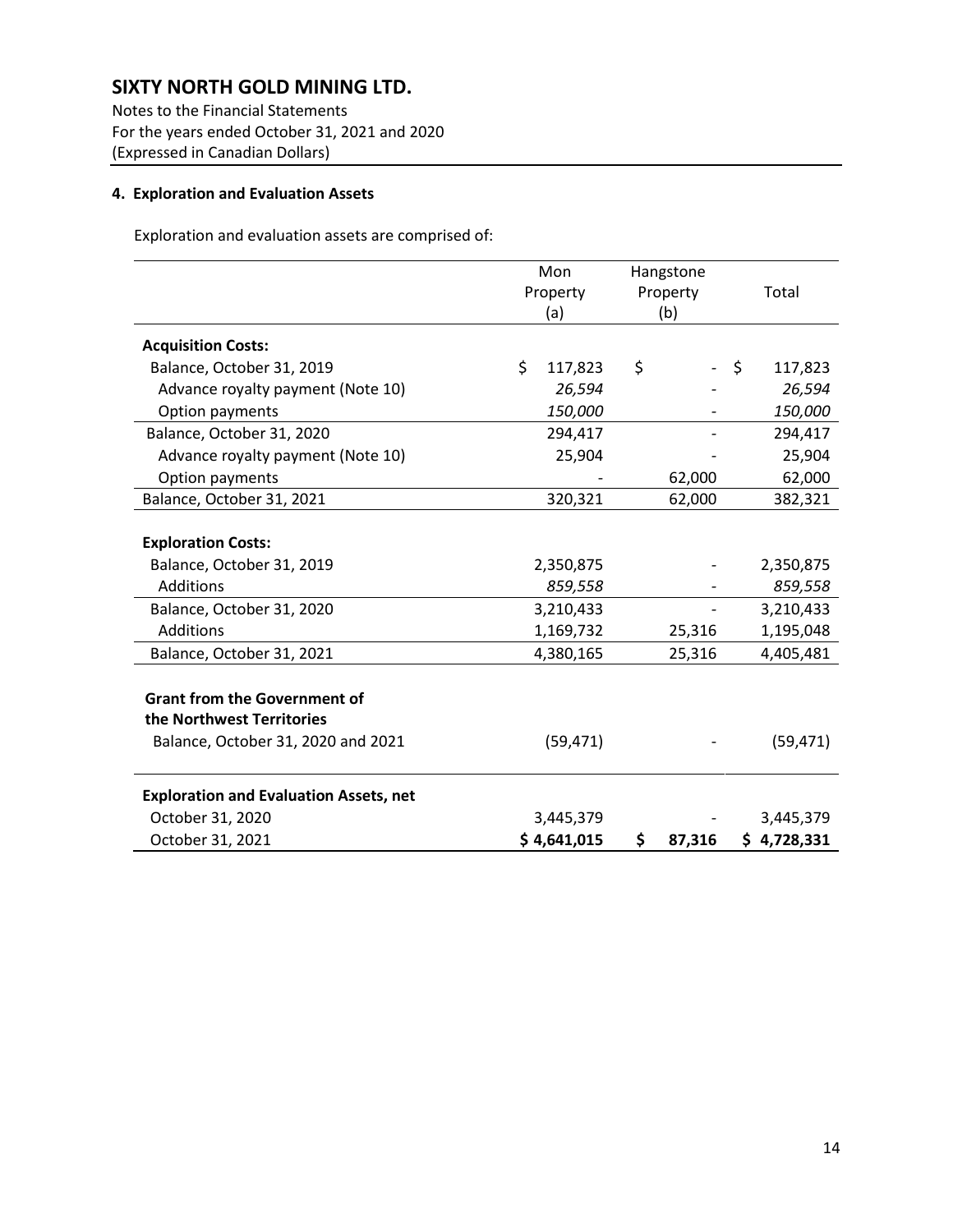Notes to the Financial Statements For the years ended October 31, 2021 and 2020 (Expressed in Canadian Dollars)

### **4. Exploration and Evaluation Assets** (continued)

Exploration and evaluation costs were comprised of:

|                                     | Mon<br>Property | Hangstone<br>Property | Total        |
|-------------------------------------|-----------------|-----------------------|--------------|
|                                     | (a)             | (b)                   |              |
| For the year ended October 31, 2020 |                 |                       |              |
| Administration                      | \$<br>11,246    | \$                    | \$<br>11,246 |
| Camp costs                          | 14,012          |                       | 14,012       |
| <b>Exploration advance</b>          | 758,338         |                       | 758,338      |
| Geology and geophysics              | 27,147          |                       | 27,147       |
| License and permits                 | 996             |                       | 996          |
| Storage and transport               | 47,500          |                       | 47,500       |
| <b>Supplies</b>                     | 251             |                       | 251          |
| Travel and accommodation            | 68              |                       | 68           |
| <b>Total</b>                        | 859,558         |                       | 859,558      |
|                                     |                 |                       |              |
| For the year ended October 31, 2021 |                 |                       |              |
| Administration                      | 649,905         |                       | 649,905      |
| Assays and laboratory               |                 | 316                   | 316          |
| Camp costs                          | 180,692         |                       | 180,692      |
| Equipment                           | 198,077         |                       | 198,077      |
| <b>Exploration advance</b>          | (570, 718)      |                       | (570, 718)   |
| Geology and geophysics              | 13,396          | 15,000                | 28,396       |
| License and permits                 | 6,070           | 10,000                | 16,070       |
| Storage and transport               | 472,575         |                       | 472,575      |
| <b>Supplies</b>                     | 138,230         |                       | 138,230      |
| Travel and accommodation            | 81,505          |                       | 81,505       |
| <b>Total</b>                        | \$1,169,732     | \$<br>25,316          | \$1,195,048  |

#### (a) The Mon Property

On July 8, 2016, the Company signed a letter of intent with New Discovery Mines Ltd. ("NDM") and then entered into an option agreement ("Agreement") on September 2, 2016. The Mon Property (the "Property") includes three NDM claims and eleven Mon Property leases, comprised of an aggregate of 1,536.92 acres, and is located in the mining district of the Northwest Territories. On June 14, 2017, the Company and NDM entered into a restated mineral property earn-in agreement ("Restated Agreement") effective as of September 2, 2016, and further amended the Restated Agreement on October 21, 2019 and April 24, 2020. The Property is subject to a pre-existing royalty agreement between NDM and Giauque Holdings Ltd. (the "Royalty Holder"), which provides for a 2.0% net smelter royalty ("NSR") reserved in favour of the Royalty Holder.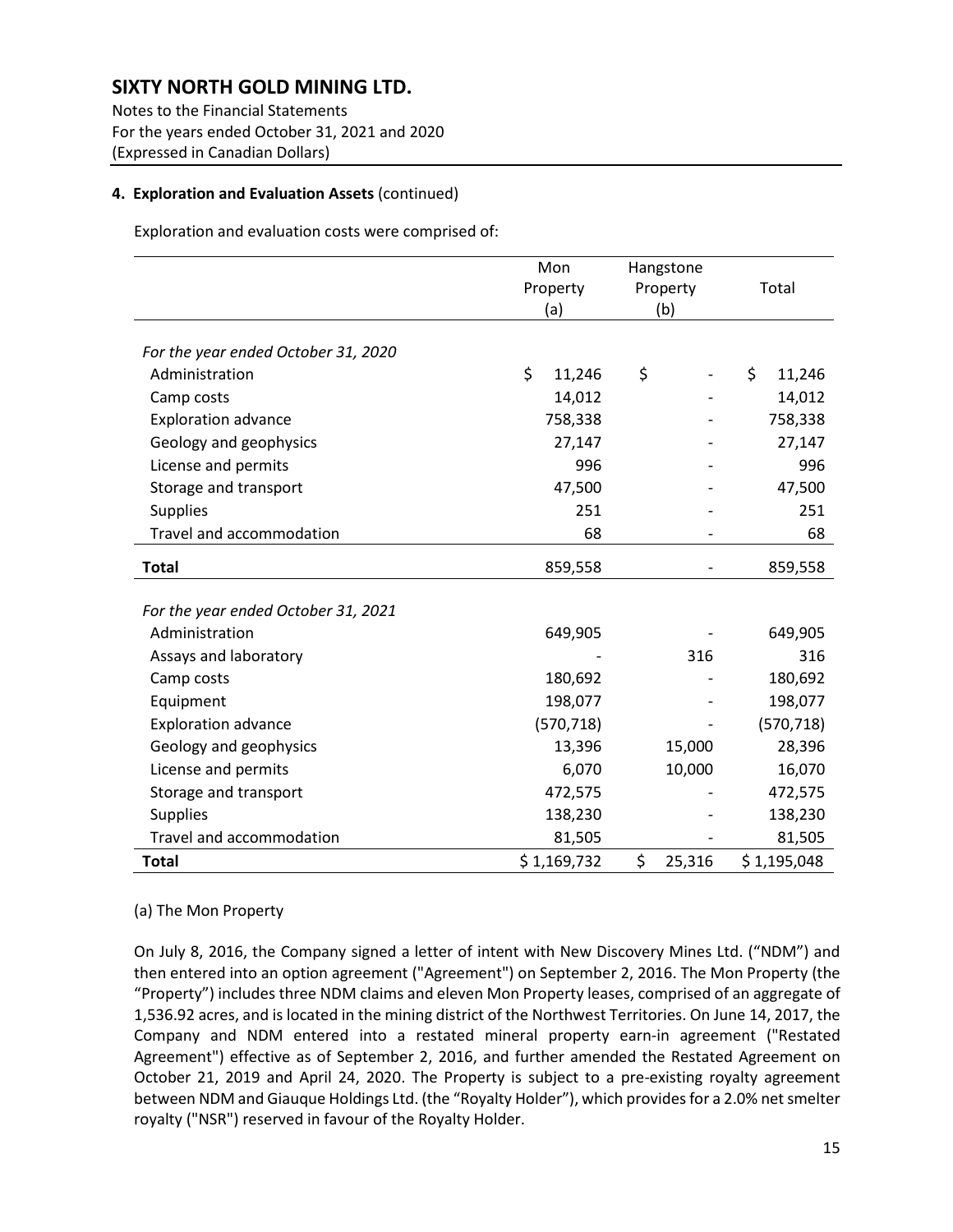Notes to the Financial Statements For the years ended October 31, 2021 and 2020 (Expressed in Canadian Dollars)

### **4. Exploration and Evaluation Assets** (continued)

(a) The Mon Property (continued)

Pursuant to the amendment dated April 24, 2020, the Company paid an extension fee of \$150,000 to NDM during the year ended October 31, 2020.

In order to earn an 80% interest in the Property, the Company has committed to incurring cumulative exploration expenditures of at least \$6,000,000 on the Property as follows:

- i) On or before September 30, 2020, the Company shall deposit an additional \$1,500,000 (paid) to NDM to be spent towards exploration expenditures on the Property as agreed on the last approved budget; however, if substantial progress on a new equity financing for the Property is made by that time, the parties in good faith shall agree to extend this date to October 31, 2020;
- ii) On or before April 30, 2021, the Company shall deposit to NDM the balance of funds to make the Company's total exploration expenditures in the Property equal to \$6,000,000; however, if substantial progress on a new equity financing for the Property is made by that time, the parties in good faith shall agree to extend this date to May 31, 2021.

The following summarizes the Company's exploration expenditures that qualify towards the \$6,000,000 commitment:

|                                                                                 | October 31,<br>2021    | October 31,<br>2020    |
|---------------------------------------------------------------------------------|------------------------|------------------------|
| Advanced towards or spent on exploration costs<br>Reclamation deposits (Note 5) | \$4,380,165<br>419.540 | \$3,210,433<br>116,213 |
|                                                                                 | \$4,799,705            | \$3,326,646            |

In the event that the Company earns its 80% interest in the Property, it will purchase the remaining 20% carried interest held by NDM by the issuance to NDM of the number of common shares of the Company equal to 25% of the total issued and outstanding shares of the Company at that time. NDM will also receive additional common shares of the Company to maintain its twenty-five percent interest of the total issued and outstanding shares of the Company, until the total expenditures specifically for the exploration and development of the A-Zone on the Property reaches a total of \$6,000,000. NDM is a private company that is 50% owned and controlled by the President and CEO of the Company.

In addition, the Property is subject to a minimum annual advanced royalty payment to the Royalty Holder of US\$20,000, which commenced in January 2017, and is payable on or before January 30th of each year. A deduction of 20% of all advance royalty payments may be made from the first year's NSR payments, and thereafter the balance of the advanced royalty payments may be deducted from future NSR payments. As of October 31, 2021, the Company has paid US\$100,000 (\$130,980) in advance royalty payments.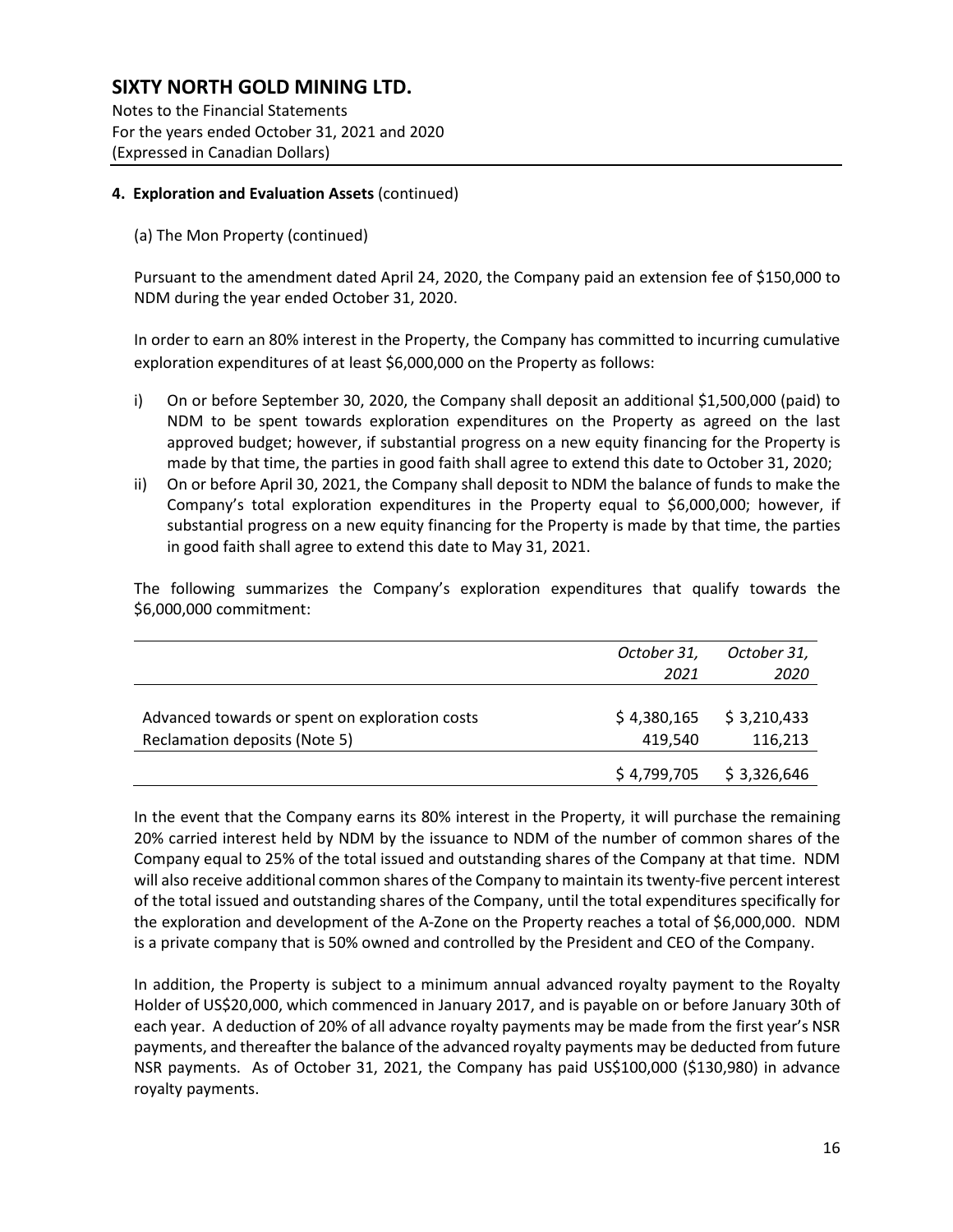Notes to the Financial Statements For the years ended October 31, 2021 and 2020 (Expressed in Canadian Dollars)

### **4. Exploration and Evaluation Assets** (continued)

(b) Hangstone Property

On November 17, 2020, the Company entered into an option agreement ("Agreement") to acquire 100% interest in the Hangstone Property (the "Property"). The Property includes nine mineral claims comprised of an aggregate of 2,102 hectares, and is located in the mining district of the Northwest Territories. The vendor retains a 2% net smelter royalty ("NSR"), half of which may be purchased by the Company for \$1,000,000 any time prior to commercial production.

The Company may earn the 100% interest in the Property by:

- i) Paying \$15,000 in cash (paid), issuing 300,000 shares of the Company (issued), and incurring \$15,000 expenditures (incurred) on the Property upon signing the Agreement;
- ii) Paying \$20,000 in cash, issuing 400,000 shares of the Company(issued), and incurring \$80,000 expenditures on the Property on or before first anniversary of the Agreement date;
- iii) Paying \$30,000 in cash, issuing 500,000 shares of the Company, and incurring \$120,000 expenditures on the Property on or before second anniversary of the Agreement date;
- iv) Paying \$60,000 in cash, issuing 500,000 shares of the Company, and incurring \$200,000 expenditures on the Property on or before third anniversary of the Agreement date;
- v) Paying \$150,000 in cash, issuing 700,000 shares of the Company, and incurring \$300,000 expenditures on the Property on or before forth anniversary of the Agreement date; and
- vi) Incurring \$300,000 expenditures on the Property on or before fifth anniversary of the Agreement date.

As per the terms of the Agreement, the Company has the right to defer expenditures on the property for any period by one year. On October 14, 2021, the Company exercised its right to defer first year anniversary expenditures (Note 4b (ii)) of \$80,000 by one year.

### **5. Reclamation Deposit**

As at October 31, 2021, the Company has placed security deposits of \$419,540 (2020 - \$116,213) with the Department of Lands on behalf of the Government of the Northwest Territories, as required under the land use permit ("LUP") on the Mon Property. The reclamation deposits qualify as exploration expenditures towards the commitment of total \$6,000,000 exploration expenditures under the Mon Property Restated Agreement (Note 4).

#### **6. Share Capital**

(a) Authorized Shares

The Company is authorized to issue an unlimited number of common shares with no par value per share.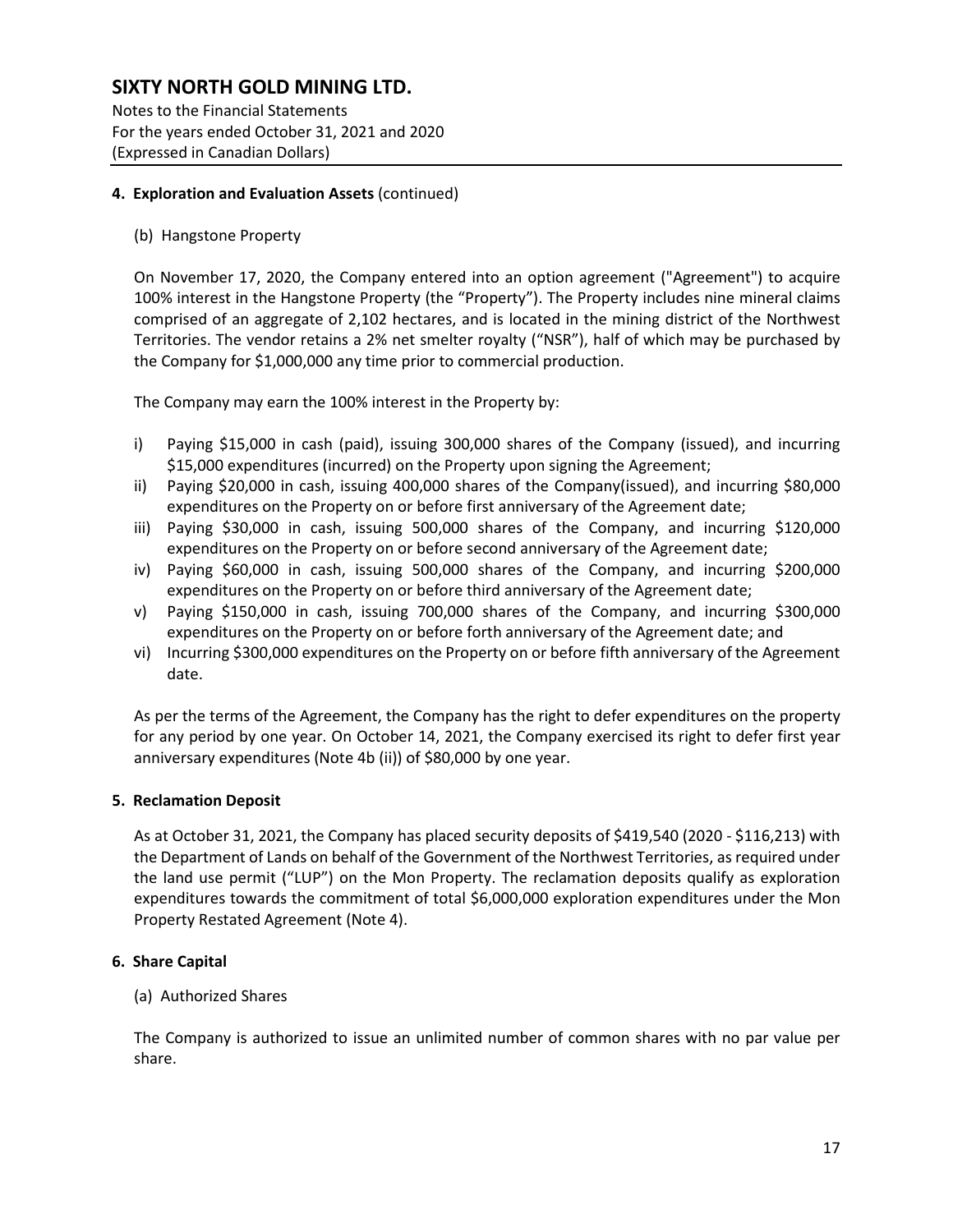Notes to the Financial Statements For the years ended October 31, 2021 and 2020 (Expressed in Canadian Dollars)

#### **6. Share Capital** (continued)

(b) Issued and Outstanding

As of October 31, 2021, 144,784,102 common shares (2020 – 92,000,632) were issued and outstanding.

During the year ended October 31, 2021, the Company had the following transactions:

On October 15, 2021, the Company issued 400,000 common shares with a fair value of \$26,000 for acquisition of the Hangstone Property. (Note 4b)

On September 15, 2021, the Company issued a total of 2,219,228 common shares with a fair value of \$144,250 to settle \$144,250 in accrued management and investor relations consulting fees. (Note 9)

On July 9 and August 12, 2021, the Company closed tranches of a non-brokered private placement of 33,475,410 units at \$0.065 per unit to raise gross proceeds of \$2,175,902. Each unit consists of one common share and one non-transferable share purchase warrant exercisable at \$0.10 per common share for two years from the issue date. Certain directors and officers of the Company participated in the private placement. The securities have a hold period of four months and one day restricting resale.

In connection with this private placement, the Company paid a cash commission of \$56,341 and issued agent's compensation warrants to purchase up to 816,784 shares, exercisable at \$0.10 per common share for two years from the issue date. The fair value of agent's warrants recorded as share issuance costs was estimated at \$26,845 using the Black-Scholes pricing model assuming an expected life of 2 years, a risk-free interest rate of 0.45%-0.50% and expected volatility of 102%-107%.

On March 5, 2021, the Company closed a non-brokered private placement of 2,220,000 units at \$0.055 per unit to raise gross proceeds of \$122,100. Each unit consists of one common share and one nontransferable share purchase warrant exercisable at \$0.08 per common share for two years from the issue date. The securities have a hold period of four months and one day restricting resale.

On February 19, 2021, the Company closed a non-brokered private placement of 7,012,286 units at \$0.055 per unit to raise gross proceeds of \$385,676. Each unit consists of one common share and one non-transferable share purchase warrant exercisable at \$0.08 per common share for two years from the issue date. Certain directors and officers of the Company participated in the private placement. The securities have a hold period of four months and one day restricting resale.

In connection with this private placement, the Company paid a cash commission of \$7,150 and issued agent's compensation warrants to purchase up to 80,000 shares, exercisable at \$0.08 per common share for two years from the issue date. The fair value of agent's warrants recorded as share issuance costs was estimated at \$2,308 using the Black-Scholes pricing model assuming an expected life of 2 years, a risk-free interest rate of 0.23% and expected volatility of 119%.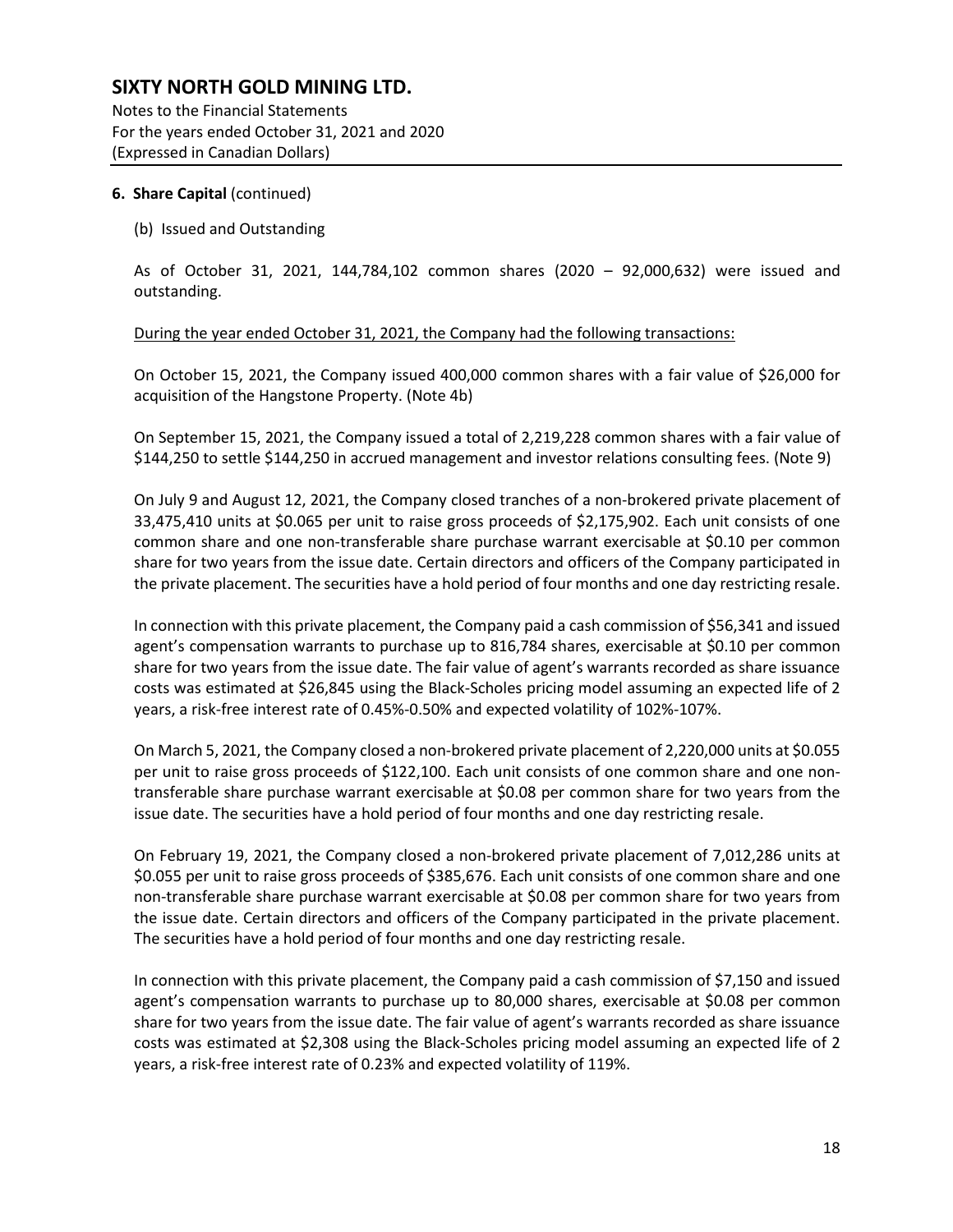Notes to the Financial Statements For the years ended October 31, 2021 and 2020 (Expressed in Canadian Dollars)

### **6. Share Capital** (continued)

(b) Issued and Outstanding (continued)

On January 13, 2021, the Company issued a total of 3,746,000 common shares with a fair value of \$243,490 to settle \$187,300 in accrued management and investor relations consulting fees. (Note 9)

On November 24, 2021, the Company issued 300,000 common shares with a fair value of \$21,000 for acquisition of the Hangstone Property. (Note 4b)

On November 23, 2020, the Company completed the final tranche of a non-brokered private placement of 3,410,546 units at \$0.065 per unit to raise gross proceeds of \$221,685. Each unit consists of one common share and one non-transferable share purchase warrant exercisable at \$0.10 per common share for two years from the issue date. Certain directors and officers of the Company participated in the private placement. The securities have a hold period of four months and one day restricting resale.

In connection with this private placement, the Company paid a cash commission of \$5,655 and issued agent's compensation warrants to purchase up to 86,995 shares, exercisable at \$0.10 per common share for two years from the issue date. The fair value of agent's warrants recorded as share issuance costs was estimated at \$3,666 using the Black-Scholes pricing model assuming an expected life of 2 years, a risk-free interest rate of 0.26% and expected volatility of 136%.

#### During the year ended October 31, 2020, the Company had the following transactions:

On October 29, 2020, the Company completed the final tranche of a non-brokered private placement of 2,397,300 units at \$0.065 per unit to raise gross proceeds of \$155,825. Each unit consists of one common share and one non-transferable share purchase warrant exercisable at \$0.10 per common share for two years from the issue date. Certain directors and officers of the Company participated in the private placement. The securities have a hold period of four months and one day restricting resale.

On August 21, 2020, the Company issued a total of 1,749,999 common shares with a fair value of \$105,000 to settle \$105,000 in accrued management and investor relations consulting fees.

On August 13 and July 2, 2020, the Company completed the tranches of a non-brokered private placement of 17,320,000 units at \$0.05 per unit to raise gross proceeds of \$866,000. Each unit consists of one common share and one non-transferable share purchase warrant exercisable at \$0.075 per common share for two years from the issue date, subject to accelerated exercise provisions if the closing price of the shares is greater than \$0.15 per share for a period of at least ten consecutive trading days. Certain directors and officers of the Company participated in the private placement. The securities have a hold period of four months and one day restricting resale.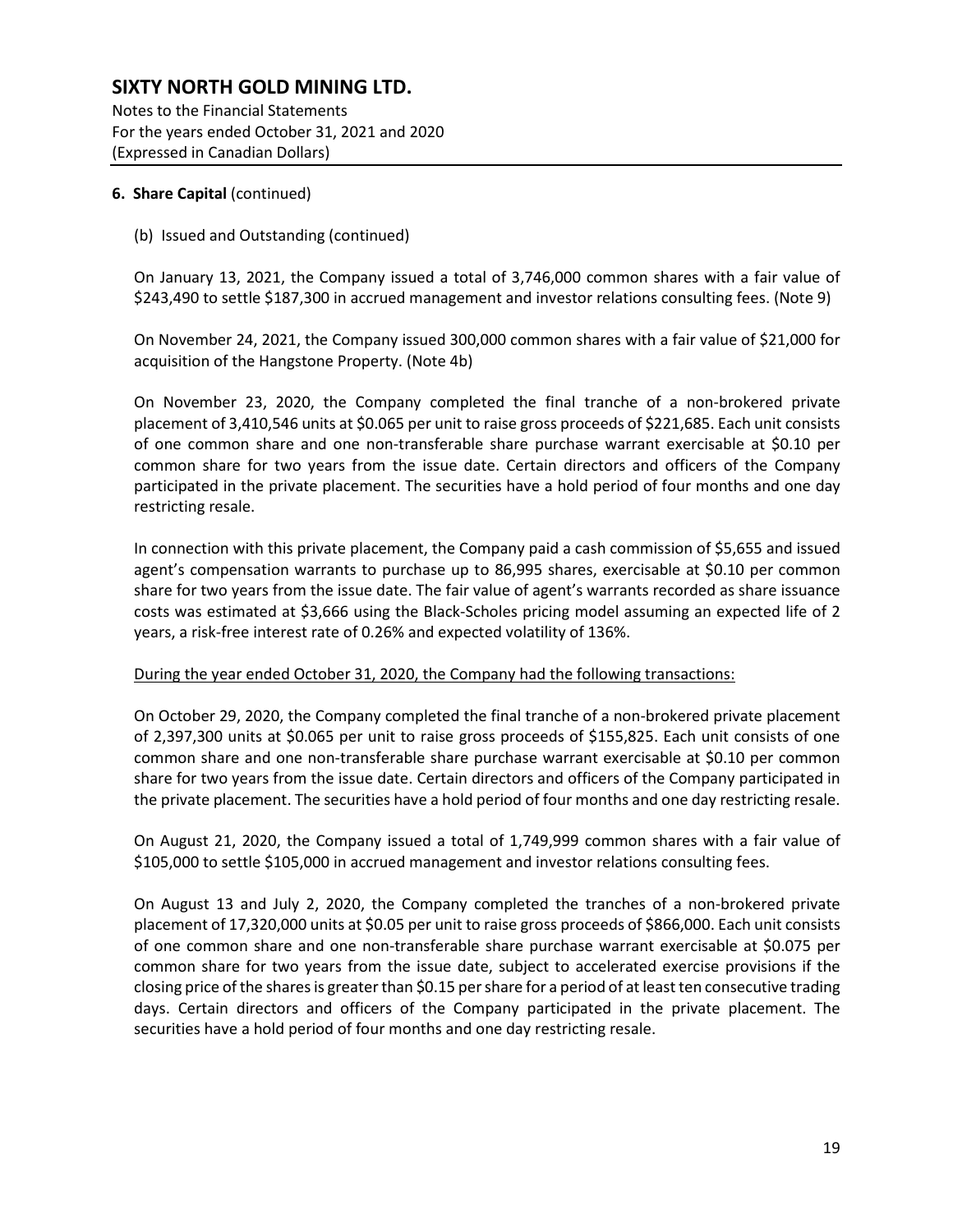Notes to the Financial Statements For the years ended October 31, 2021 and 2020 (Expressed in Canadian Dollars)

### **6. Share Capital** (continued)

(b) Issued and Outstanding (continued)

In connection with this private placement, the Company paid a cash commission of \$56,940 and issued agent's compensation warrants to purchase up to 1,139,600 shares, exercisable at \$0.075 per common share for two years from the issue date. The fair value of 919,600 agent's warrants recorded as share issuance costs was estimated at \$51,115 using the Black-Scholes pricing model assuming an expected life of 2 years, a risk-free interest rate of 0.28% and expected volatility of 142%. The fair value of 220,000 agent's warrants recorded as share issuance costs was estimated at \$5,739 using the Black-Scholes pricing model assuming an expected life of 2 years, risk-free interest rate of 0.26% and expected volatility of 120%.

On August 11, 2020, the Company completed a non-brokered private placement of 10,000,000 units at \$0.05 per unit to raise gross proceeds of \$500,000. Each unit consists of one common share and one non-transferable share purchase warrant exercisable at \$0.075 per common share for three years from the issue date. The securities have a hold period of four months and one day restricting resale.

In connection with this private placement, the Company paid a cash commission of \$40,000 and issued agent's compensation warrants to purchase up to 800,000 shares, exercisable at \$0.075 per common share for three years from the issue date. The fair value of the agent's warrants was estimated at \$41,397 and recorded as share issuance costs. The fair value of the agent's warrants was estimated using the Black-Scholes pricing model assuming an expected life of 3 years, risk-free interest rate of 0.28% and expected volatility of 132%.

### (c) Warrants

A summary of the Company's outstanding warrants at October 31, 2021 and October 31, 2020, and the changes for the years then ended is presented below:

|                               |             | Weighted              |                         |
|-------------------------------|-------------|-----------------------|-------------------------|
|                               | Number of   | Average               | <b>Weighted Average</b> |
|                               | Warrants    | <b>Exercise Price</b> | Remaining Life          |
| Balance, October 31, 2019     | 14,950,000  | \$0.16                | 1.24                    |
| Issued for private placements | 29,717,300  | \$0.06                | 2.11                    |
| Issued for brokers' warrants  | 1,939,600   | \$0.04                | 1.67                    |
| <b>Expired warrants</b>       | (4,930,000) | \$0.24                |                         |
| Balance, October 31, 2020     | 41,676,900  | \$0.09                | 1.77                    |
| Issued for private placements | 46,118,242  | \$0.10                | 1.59                    |
| Issued for brokers' warrants  | 983,779     | \$0.10                | 1.67                    |
| <b>Expired warrants</b>       | (3,660,000) | \$0.15                |                         |
| Balance, October 31, 2021     | 85,118,921  | \$0.09                | 1.51                    |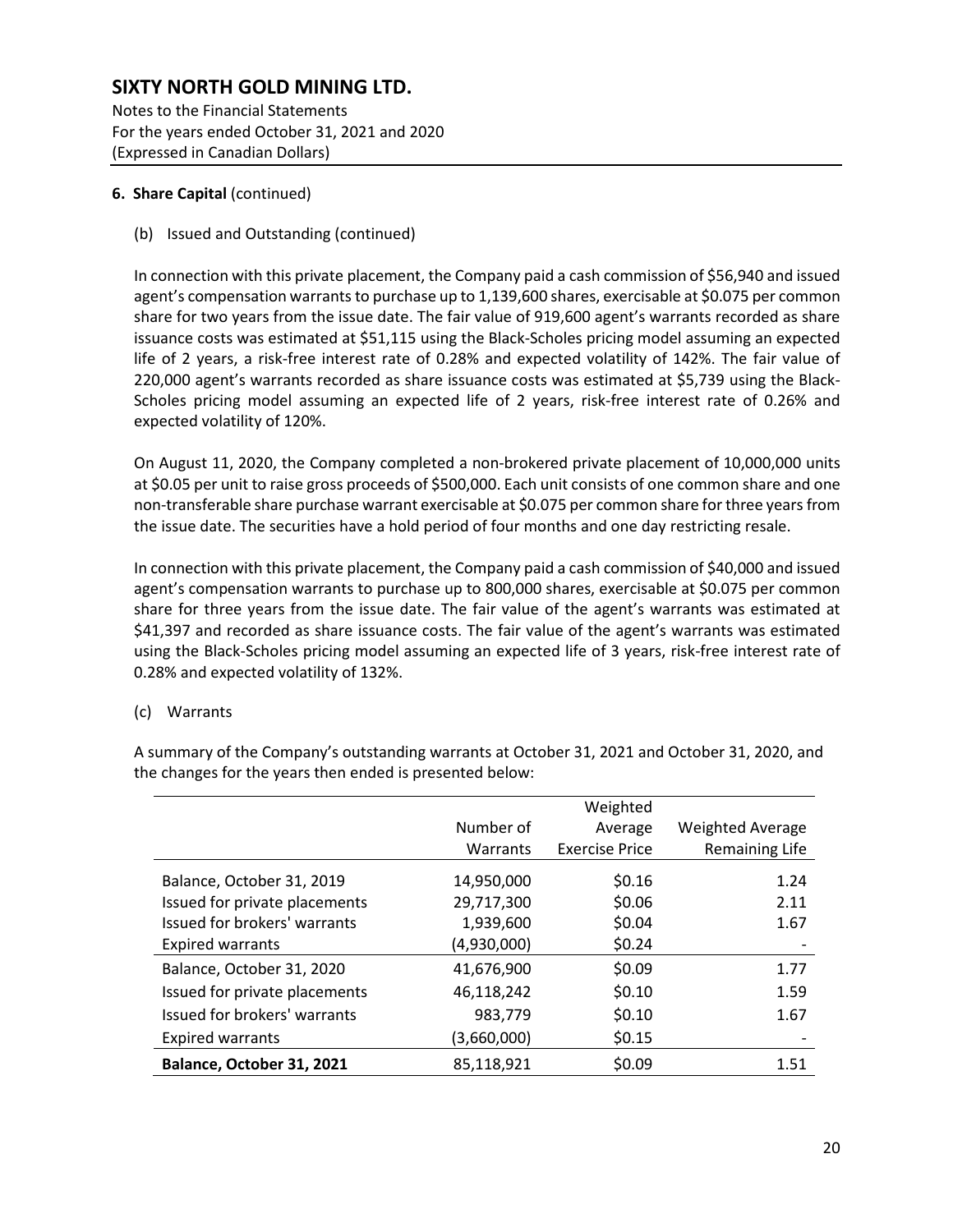Notes to the Financial Statements For the years ended October 31, 2021 and 2020 (Expressed in Canadian Dollars)

### **6. Share Capital** (continued)

(c) Warrants (continued)

As of October 31, 2021, the outstanding warrants are as follows:

| <b>Number of Warrants</b> | <b>Exercise Price</b> | <b>Expiry Date</b> |
|---------------------------|-----------------------|--------------------|
| 3,520,000                 | \$0.075               | July 2, 2022       |
| 14,939,600                | \$0.075               | August 13, 2022    |
| 2,397,300                 | \$0.10                | October 29, 2022   |
| 3,497,541                 | \$0.10                | November 23, 2022  |
| 7,092,286                 | \$0.08                | February 19, 2023  |
| 2,220,000                 | \$0.08                | March 5, 2023      |
| 22,105,150                | \$0.10                | July 9, 2023       |
| 10,800,000                | \$0.075               | August 11, 2023    |
| 12,187,044                | \$0.10                | August 12, 2023    |
| 6,360,000                 | (1)<br>\$0.10         | August 30, 2024    |
| 85,118,921                |                       |                    |

(1) Expiry date extended from August 30, 2021 to August 30, 2024

#### (d) Stock Options

The Company has adopted an incentive stock option plan (the "Option Plan") which provides that the Board of Directors of the Company may from time to time, in its discretion, and in accordance with the applicable stock exchange's requirements, grant to directors, officers, employees and consultants of the Company, non-transferable options to purchase common shares. Pursuant to the Option Plan, the number of common shares reserved for issuance will not exceed 10% of the issued and outstanding common shares of the Company. Options granted under the Option Plan can have a maximum exercise term of 10 years from the date of grant. Vesting terms will be determined at the time of grant by the Board of Directors.

A summary of the Company's outstanding stock options at October 31, 2021 and 2020, and the changes for the years then ended is presented below:

|                             | Number of | Weighted Average      | <b>Weighted Average</b> |
|-----------------------------|-----------|-----------------------|-------------------------|
|                             | Options   | <b>Exercise Price</b> | <b>Remaining Life</b>   |
| Balance, October 31, 2019   | 4,080,000 | \$0.14                | 3.75                    |
| Options granted             | 2,500,000 | \$0.08                | 4.71                    |
| Options cancelled/forfeited | (30,000)  | \$0.17                |                         |
| Balance, October 31, 2020   | 6,550,000 | \$0.12                | 3.36                    |
| Options granted             | 1,550,000 | \$0.10                | 4.07                    |
| Options cancelled/forfeited | (450,000) | \$0.12                |                         |
| Balance, October 31, 2021   | 7,650,000 | 0.12                  | 2.85                    |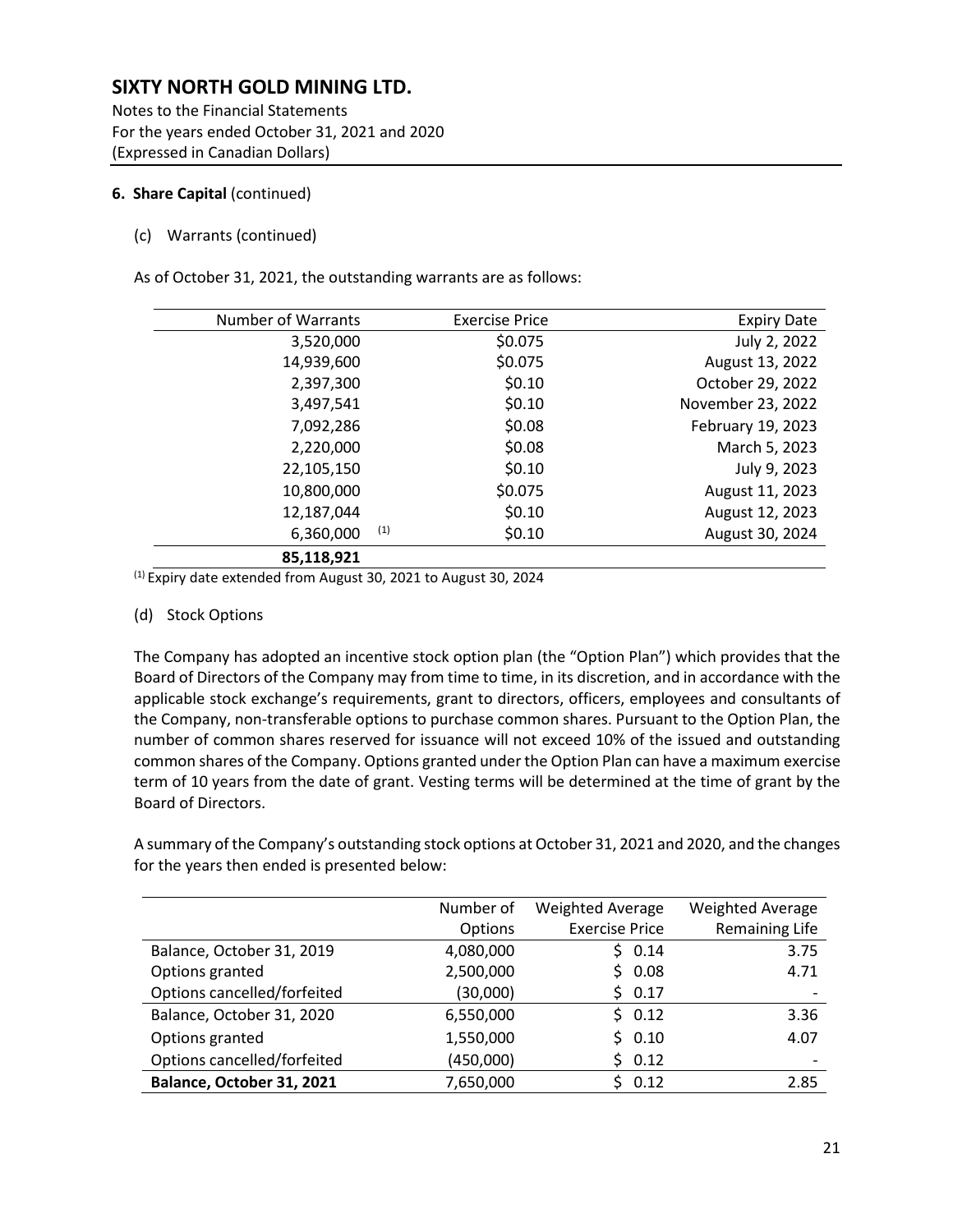Notes to the Financial Statements For the years ended October 31, 2021 and 2020 (Expressed in Canadian Dollars)

### **6. Share Capital** (continued)

(d) Stock Options (continued)

During the year ended October 31, 2021, the Company recorded a share-based payment of \$75,654 (2020 - \$111,894) for options vested on the statement of comprehensive loss.

On August 31, 2021, the Company granted 1,250,000 options to directors and officers of the Company. These options have an exercise price of \$0.10 per share and expire on August 31, 2026. The fair value of the stock options was estimated at \$70,295, using the Black-Scholes pricing model assuming riskfree interest rate of 0.87%, expected life of 5 years and expected volatility of 123%.

On September 22, 2021, the Company granted 300,000 options to consultants of the Company. These options have an exercise price of \$0.10 per share and expire on September 22, 2022. The fair value of the stock options was estimated at \$1,589, using the Black-Scholes pricing model assuming risk-free interest rate of 0.26%, expected life of 1 year and expected volatility of 61%.

### Stock Options Granted During the Year Ended October 31, 2020:

On September 21, 2020, the Company granted 300,000 options to a consultant of the Company. These options have an exercise price of \$0.10 per share and expire on September 21, 2021. The fair value of the stock options was estimated at \$5,027, using the Black-Scholes pricing model assuming risk-free interest rate of 0.22%, expected life of 1 year and expected volatility of 136%.

On August 24, 2020, the Company granted 2,200,000 options to directors and officers of the Company. These options have an exercise price of \$0.08 per share and expire on August 24, 2025. The fair value of the stock options was estimated at \$110,637, using the Black-Scholes pricing model assuming riskfree interest rate of 0.35%, expected life of 5 years and expected volatility of 131%.

During the year ended October 31, 2020, the Company cancelled 30,000 options that were previously granted to a consultant of the Company.

| Number of                  | Number of                  |                       |                    |
|----------------------------|----------------------------|-----------------------|--------------------|
| <b>Outstanding Options</b> | <b>Exercisable Options</b> | <b>Exercise Price</b> | <b>Expiry Date</b> |
| 300,000                    | 300,000                    | \$0.10                | September 22, 2022 |
| 1,850,000                  | 1,850,000                  | \$0.15                | April 17, 2023     |
| 1,025,000                  | 1,025,000                  | \$0.20                | June 20, 2023      |
| 125,000                    | 125,000                    | \$0.20                | August 31, 2023    |
| 500,000                    | 500,000                    | \$0.05                | June 20, 2024      |
| 400,000                    | 400,000                    | \$0.075               | October 18, 2024   |
| 2,200,000                  | 2,200,000                  | \$0.08                | August 24, 2025    |
| 1,250,000                  | 1,250,000                  | \$0.10                | August 31, 2026    |
| 7,650,000                  | 7,650,000                  |                       |                    |

As of October 31, 2021, the outstanding and exercisable options are as follows: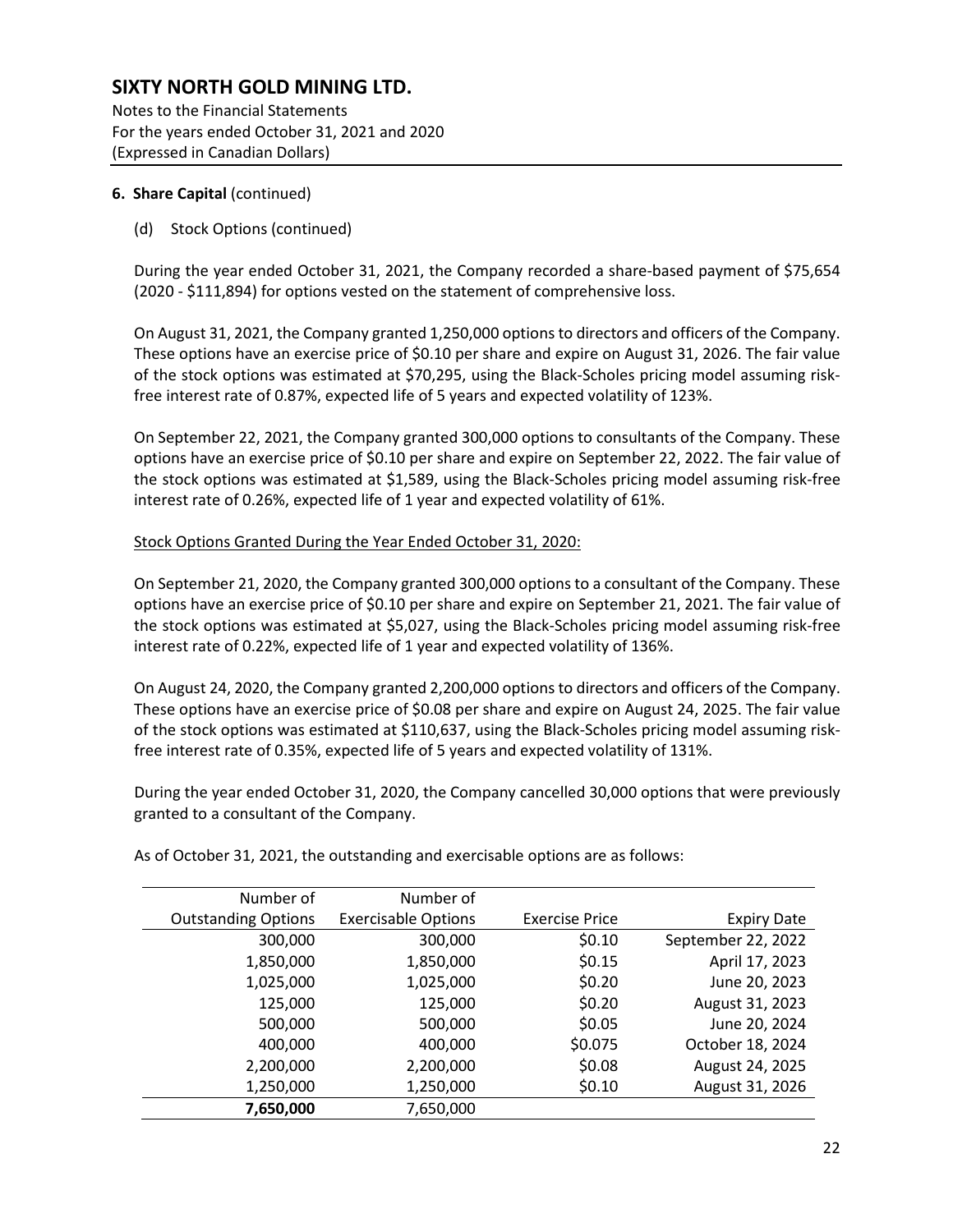Notes to the Financial Statements For the years ended October 31, 2021 and 2020 (Expressed in Canadian Dollars)

### **6. Share Capital** (continued)

#### (e) Broker Options

A summary of the Company's outstanding broker options at October 31, 2021 and October 31, 2020, and the changes for the years then ended is presented below:

|                           |           | Weighted              |                         |
|---------------------------|-----------|-----------------------|-------------------------|
|                           | Number of | Average               | <b>Weighted Average</b> |
|                           | Options   | <b>Exercise Price</b> | <b>Remaining Life</b>   |
| Balance, October 31, 2019 | 632,000   | \$0.09                | 1.16                    |
| Balance, October 31, 2020 | 632,000   | \$0.09                | 0.16                    |
| Options expired           | (632,000) | \$0.09                |                         |
| Balance, October 31, 2021 | -         | -                     |                         |

As of October 31, 2021, there were no outstanding and exercisable broker options.

#### (f) Escrow Shares

On September 22, 2017, the Company entered into an escrow agreement, whereby 8,300,000 common shares will be held in escrow and are scheduled for release in accordance with the terms of the escrow agreement. Pursuant to the escrow agreement, the shares will be released as follows: 10% on the Listing Date (April 18, 2018), and 15% will be released on 6, 12, 18, 24, 30 and 36 months thereafter.

As at July 31, 2021, there were no escrow shares outstanding  $(2020 - 1,245,000)$ .

#### **7. General and Administration**

|                           | Year ended October 31, |        |   |        |  |
|---------------------------|------------------------|--------|---|--------|--|
|                           |                        | 2021   |   | 2020   |  |
| Foreign exchange          | \$                     | 225    | Ş |        |  |
| Insurance                 |                        | 10,275 |   | 10,612 |  |
| Interest and bank charges |                        | 4,526  |   | 4,818  |  |
| Office expense            |                        | 10,584 |   | 4,136  |  |
| Meals and entertainment   |                        | 332    |   | 710    |  |
| Rent                      |                        |        |   | 4,226  |  |
|                           |                        | 25,942 |   | 24,502 |  |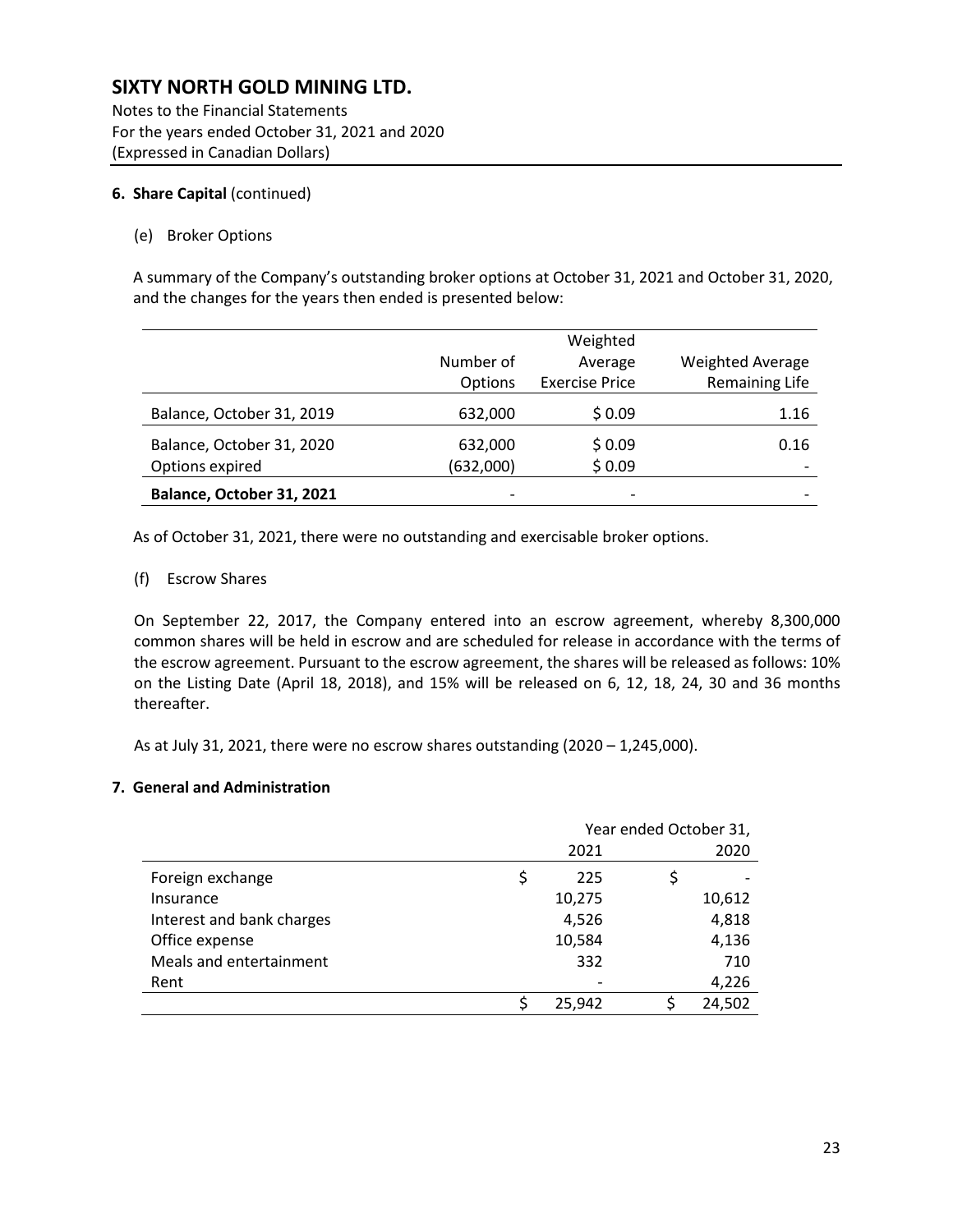Notes to the Financial Statements For the years ended October 31, 2021 and 2020 (Expressed in Canadian Dollars)

#### **8. Investor Relations**

|                             | Year ended October 31, |         |  |  |
|-----------------------------|------------------------|---------|--|--|
|                             | 2021                   | 2020    |  |  |
| Marketing and communication | 130,098                | 106,046 |  |  |
| Consulting fees             | 123,073                | 56,000  |  |  |
| Annual general meeting      | 2.425                  | 1,110   |  |  |
| Shows and conferences       |                        | 1,154   |  |  |
|                             | 255.596                | 164,310 |  |  |

#### **9. Related Party Transactions and Balance**

#### Related Party Transactions

The Company defines key management personnel as officers and directors of the Company and/or entities controlled by them. During the year ended October 31, 2021, the Company incurred the following key management compensation charges:

|                                                    | Year ended October 31, |   |         |
|----------------------------------------------------|------------------------|---|---------|
|                                                    | 2021                   |   | 2020    |
| <b>Management fees</b>                             |                        |   |         |
| Company controlled by the VP Corporate Development |                        |   |         |
| (former President & CEO)                           | \$<br>60,000           | S | 60,000  |
| Director and CFO                                   | 60,000                 |   | 60,000  |
| Company controlled by the President & CEO          | 60,000                 |   | 60,000  |
|                                                    | 180,000                |   | 180,000 |
|                                                    |                        |   |         |
| Investor relations consulting fee                  |                        |   |         |
| Director (former President & CEO)                  | 20,000                 |   | 51,000  |
|                                                    |                        |   |         |
| Total                                              | \$<br>200.000          |   | 231,000 |

During the year ended October 31, 2021, the Company incurred the following exploration and evaluation assets expenditures with related parties:

- a) The Company paid \$25,904 (US \$20,000) (2020 \$26,594) in annual advance royalty payments to Giauque Holdings Ltd ("Giauque"), a company controlled by the President & CEO.
- b) The Company paid \$105,696 (2020 \$10,700) in Mon Property exploration expenditures to DRW Geological Consultants Ltd. ("DRW"), a company controlled by the President & CEO.
- c) The Company paid \$96,315 (2020 \$2,817) in administration fee for Mon Property exploration expenditures to New Discovery Mines Ltd. ("NDM"), a company 50% owned by the President & CEO.

During the year ended October 31, 2020, the Company recorded share-based payments of \$70,295 for options granted to directors and officers of the Company. (2020 - \$110,637).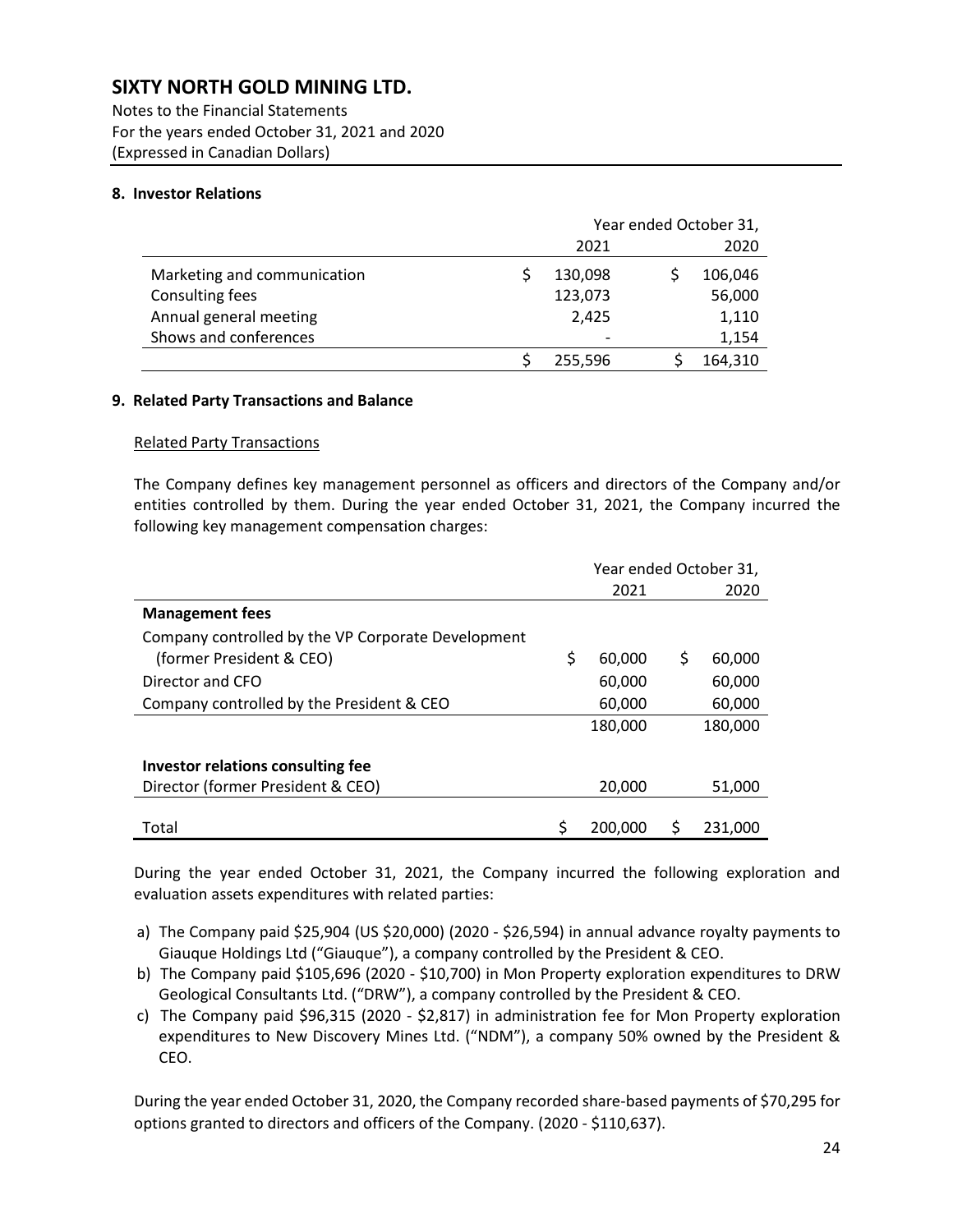Notes to the Financial Statements For the years ended October 31, 2021 and 2020 (Expressed in Canadian Dollars)

#### **9. Related Party Transactions and Balance** (continued)

#### Related Party Balance

As at October 31, 2021, accounts payable and accrued liabilities include \$30,000 (2020 - \$151,000) payable to directors, officers, and companies controlled by directors and officers for accrued fees.

#### Other Transactions

*During the year ended October 31, 2021:*

Fees of \$90,000 to the Vice-President, Corporate Development were settled by the issuance of 1,615,384 common shares. (Note 6b)

Fees of \$90,000 to the Chief Financial Officer were settled by the issuance of 1,615,384 common shares. (Note 6b)

Fees of \$51,000 to a director and former President & CEO were settled by issuance of 946,153 common shares. (Note 6b)

Fees of \$92,300 to the President & CEO were settled by issuance of 1,661,384 common shares. (Note 6b)

The common shares issued to settle liabilities with the related parties were recorded at a fair value of \$323,300. The \$56,190 difference between the fair value of the common shares issued and carrying value of the amounts payable was recorded to equity reserves as a capital transaction because the settlement occurred with related parties and shareholders.

#### *During the year ended October 31, 2020:*

Fees of \$30,000 to the Vice-President, Corporate Development were settled by the issuance of 500,000 common shares. (Note 6b)

Fees of \$30,000 to the Chief Financial Officer were settled by the issuance of 500,000 common shares. (Note 6b)

Fees of \$25,000 to a director and former President & CEO were settled by issuance of 416,666 common shares. (Note 6b)

Fees of \$20,000 to the President & CEO were settled by issuance of 333,333 common shares. (Note 6b)

Unless otherwise noted, amounts due to related parties are non-interest bearing, unsecured and have no fixed terms of repayment. The above related party transactions were in the normal course of operations and measured at the exchange amount, which is the amount established and agreed to by the related parties.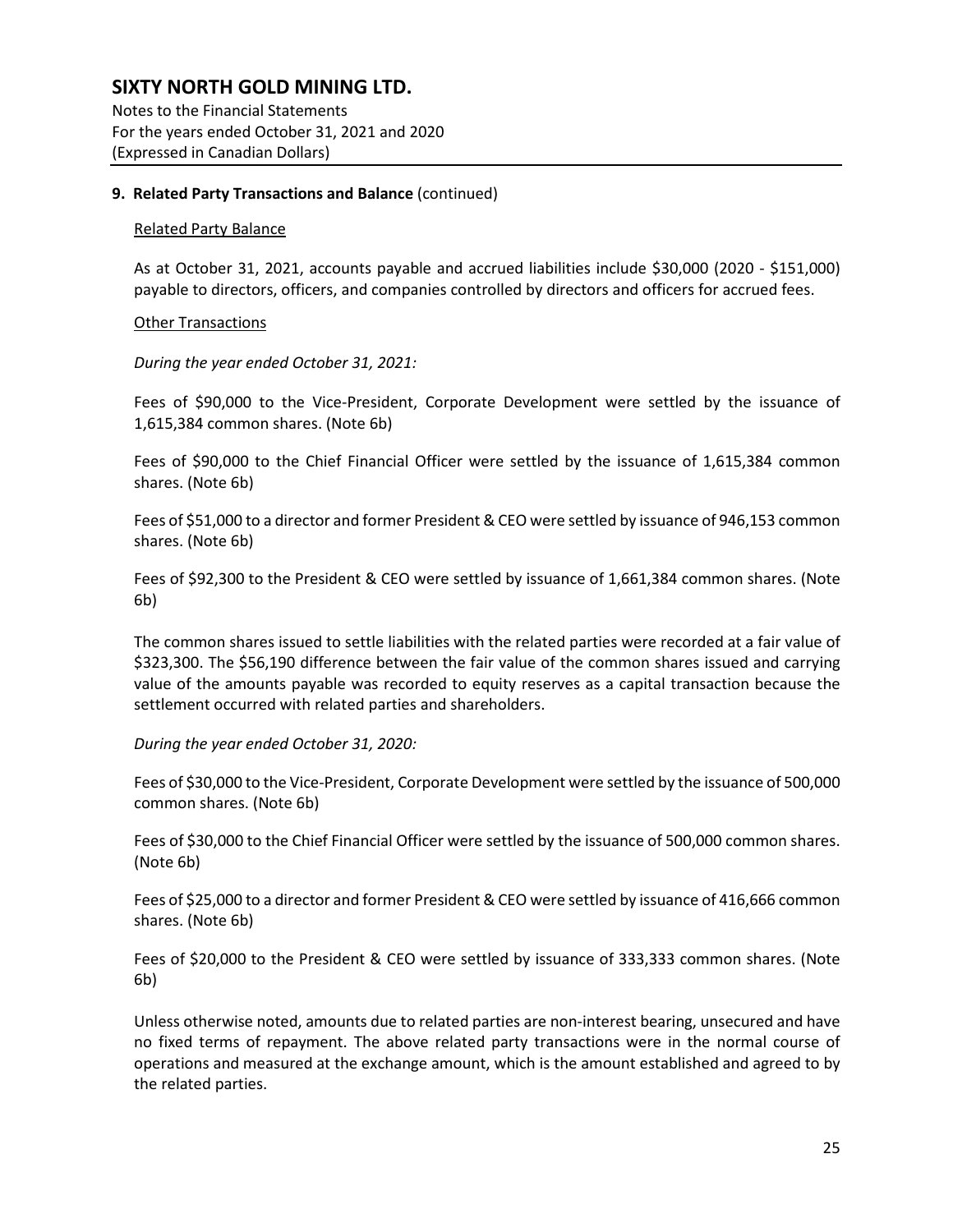Notes to the Financial Statements For the years ended October 31, 2021 and 2020 (Expressed in Canadian Dollars)

#### **10. Commitments**

- (a) Pursuant to the Restated Agreement between the Company and NDM, the Company is required to make annual payments of US\$20,000 for the advanced NSR to Giauque commencing on January 30, 2017. These advance payments can be credited towards the royalty payments after commencement of commercial production with 20% of the aggregate payments received from the advanced NSR deductible from the royalty payments, commencing in the first completed calendar year of commercial production. (Note 4)
- (b) Pursuant to the Restated Agreement, and amended agreements between the Company and NDM for the acquisition of the Mon Property, the Company has to deposit \$1,500,000 (deposited) to NDM on or before September 30, 2020 (extendable to October 31, 2020) to be spent on the Mon Property. The Company has to deposit on or before April 30, 2021 the balance of funds to make the Company's total exploration expenditures on the Property equal to \$6,000,000 (extendable to May 31, 2021). As of October 31, 2021, the Company has incurred \$4,799,705 in eligible exploration expenditure on the Mon Property. (Note 4 and 5)

### **11. Income Tax**

A reconciliation of the expected income tax recovery to the actual income tax recovery is as follows:

|                                                        | Year ended October 31,   |  |            |
|--------------------------------------------------------|--------------------------|--|------------|
|                                                        | 2021                     |  | 2020       |
| Loss before income taxes                               | \$<br>$(712,559)$ \$     |  | (618, 896) |
|                                                        |                          |  |            |
| Statutory tax rate                                     | 27%                      |  | 27%        |
| Expected income tax recovery at the statutory tax rate | (192, 391)               |  | (167, 102) |
| Permanent and other differences                        | (20, 865)                |  | (4,630)    |
| Change in valuation allowance                          | 213,256                  |  | 171,732    |
| Income tax expense                                     | $\overline{\phantom{a}}$ |  |            |

The Company has the following deductible temporary differences for which no deferred tax asset has been recognized:

|                                        | October 31, 2021 | October 31, 2020 |
|----------------------------------------|------------------|------------------|
| Non-capital loss carry-forwards        | 882.894          | 666,776          |
| Exploration and evaluation assets      | (59, 932)        | (73, 738)        |
| Share issuance costs                   | 86.987           | 103,654          |
|                                        | 909.949          | 696,693          |
| Less: Unrecognized deferred tax assets | (909, 949)       | (696, 693)       |
| Income tax expense                     | ۰                |                  |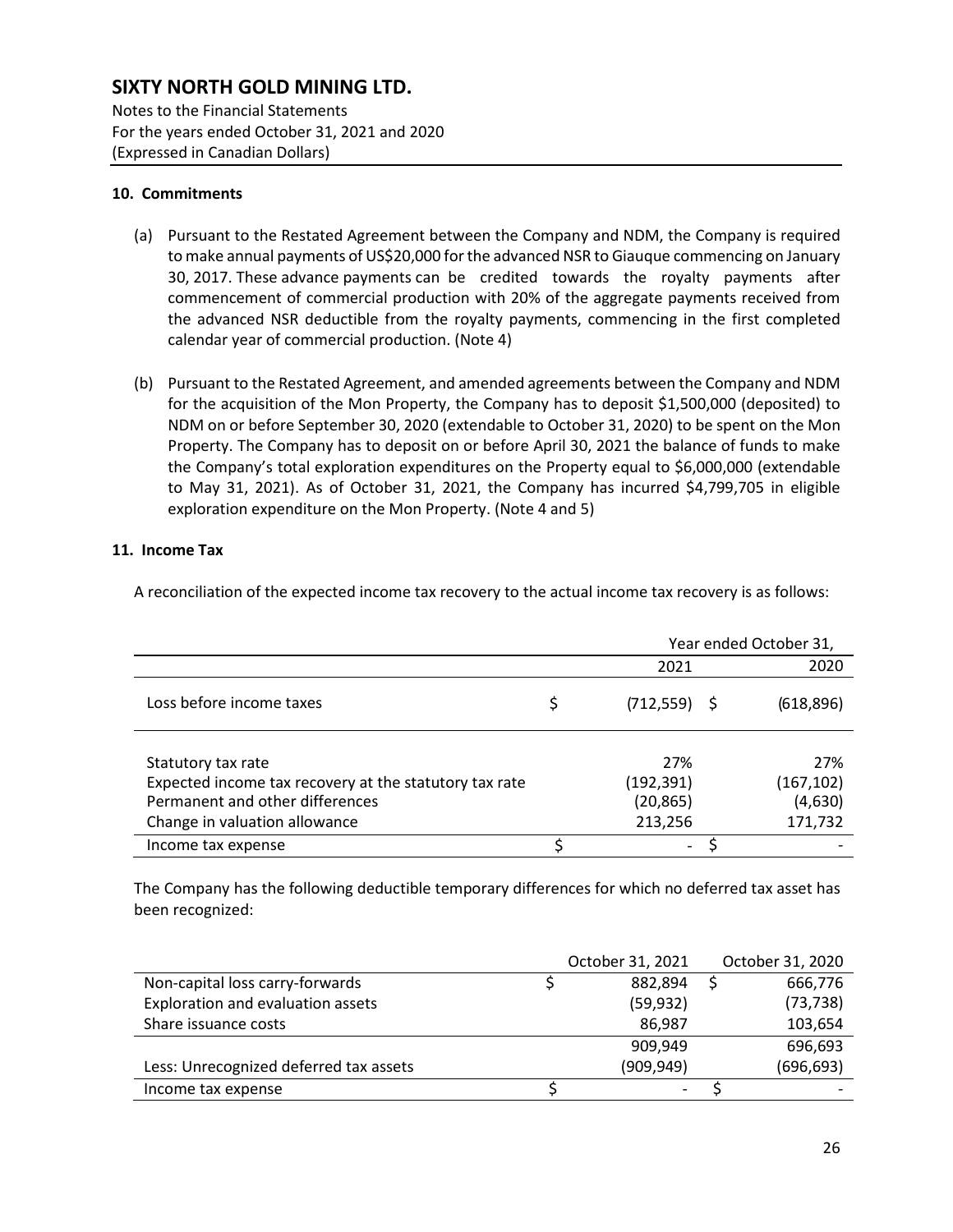Notes to the Financial Statements For the years ended October 31, 2021 and 2020 (Expressed in Canadian Dollars)

#### **11. Income Tax** (continued)

As at October 31, 2021, the Company has available non-capital losses of approximately \$3,270,000 for deduction against future taxable income. The non-capital losses, if not utilized, will expire as follows:

| 2036 | \$<br>76,000 |
|------|--------------|
| 2037 | 402,000      |
| 2038 | 719,000      |
| 2039 | 590,000      |
| 2040 | 683,000      |
| 2041 | 800,000      |
|      | 3,270,000    |

#### **12. Financial Instruments and Risks**

#### *Fair Values and Classification*

The Company's financial instruments consist of cash and accounts payable. Financial instruments are classified into one of the following categories: FVTPL, FVTOCI, or amortized cost. The carrying values of the Company's financial instruments are classified into the following categories:

| <b>Financial Instrument</b> |                | Category October 31, 2021 October 31, 2020 |         |
|-----------------------------|----------------|--------------------------------------------|---------|
| Cash                        | <b>FVTPL</b>   | 1.067.749                                  | 291.688 |
| Accounts payable            | Amortized cost | 16.715                                     | 44.949  |

The Company measures certain financial instruments and other items at fair value. To determine the fair value, the Company uses the fair value hierarchy for inputs used in measuring fair value that maximizes the use of observable inputs and minimizes the use of unobservable inputs by requiring that the most observable inputs be used when available. Observable inputs are inputs market participants would use to value an asset or liability and are developed based on market data obtained from independent sources. Unobservable inputs are inputs based on assumptions about the factors market participants would use to value an asset or liability. The three levels of inputs that may be used to measure fair value are as follows:

- Level 1 Observable inputs such as quoted prices in active markets;
- Level 2 Inputs, other than the quoted prices in active markets, that are observable either directly or indirectly; and
- Level 3 Unobservable inputs in which there is little or no market data, which require the reporting entity to develop its own assumptions.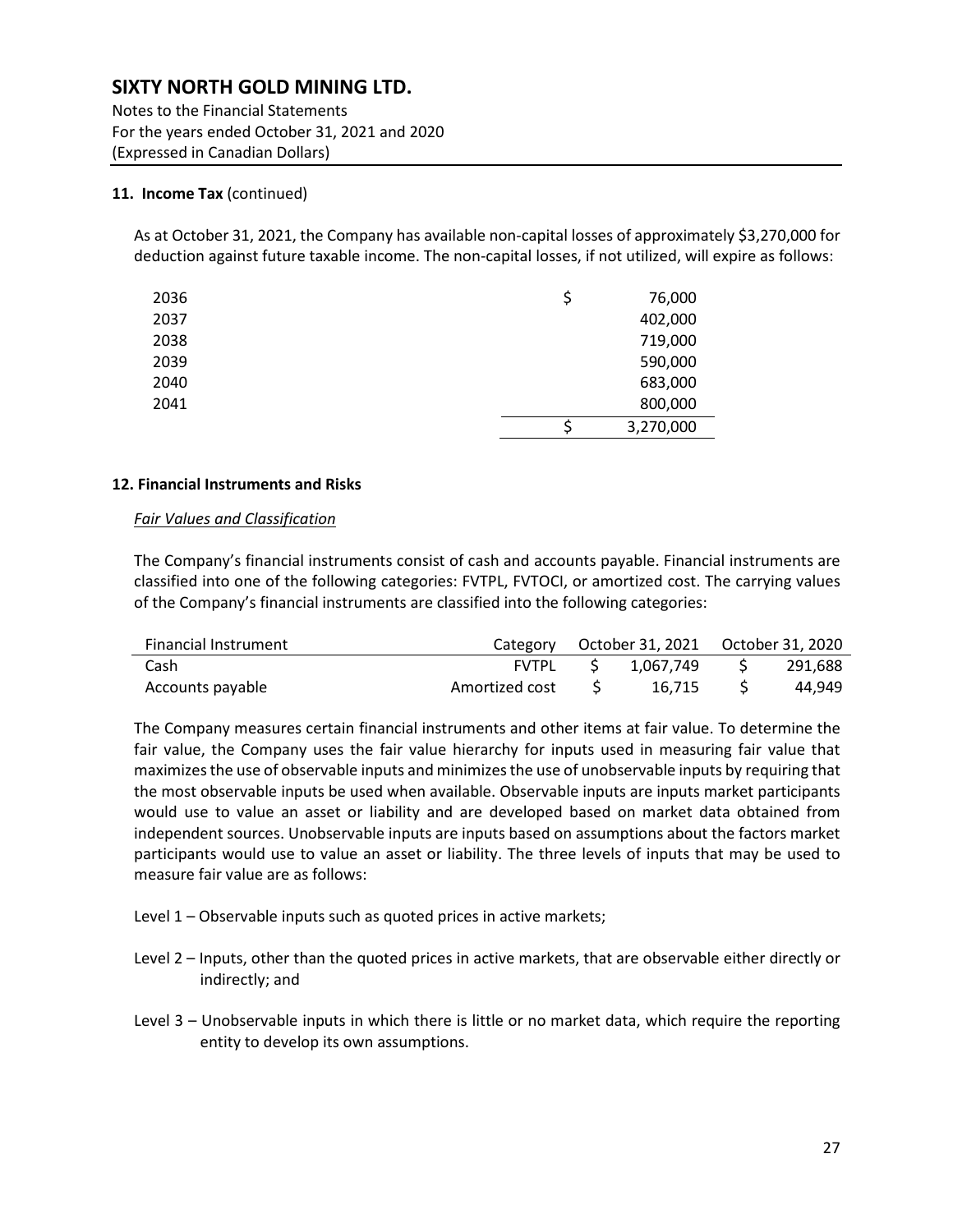Notes to the Financial Statements For the years ended October 31, 2021 and 2020 (Expressed in Canadian Dollars)

#### **12. Financial Instruments and Risks** (continued)

*Fair Values and Classification* (continued)

Assets and liabilities are classified based on the lowest level of input that is significant to the fair value measurements. Changes in the observability of valuation inputs may result in a reclassification of levels for certain securities within the fair value hierarchy.

The fair value of cash is measured on the statement of financial position using level 1 of the fair value hierarchy. The fair values of accounts payable and due to contractor approximate their respective carrying values because of their immediate or short-term nature.

#### *Financial Instrument Risk Exposure*

The Company's financial instruments are exposed to certain financial risks, including credit risk, currency risk and liquidity risk.

(a) Credit risk

Credit risk is the risk of financial loss to the Company if a counterparty to a financial instrument fails to meet its contractual obligations and arises principally from the Company's cash. The carrying amount of the financial assets represents the maximum credit exposure.

The Company limits its exposure to credit risk on cash by placing these financial instruments with reputable and major financial institutions.

#### (b) Currency risk

The Company's expenses are denominated in Canadian dollars. The Company's corporate office is based in Canada and current exposure to rate fluctuations is minimal. The Company does not have significant foreign currency denominated monetary liabilities.

#### (c) Liquidity risk

Liquidity risk is associated with the inability to meet obligations as they become due and is minimized by maintaining sufficient cash and deposit balances to cover operating and exploration costs over a reasonable future period.